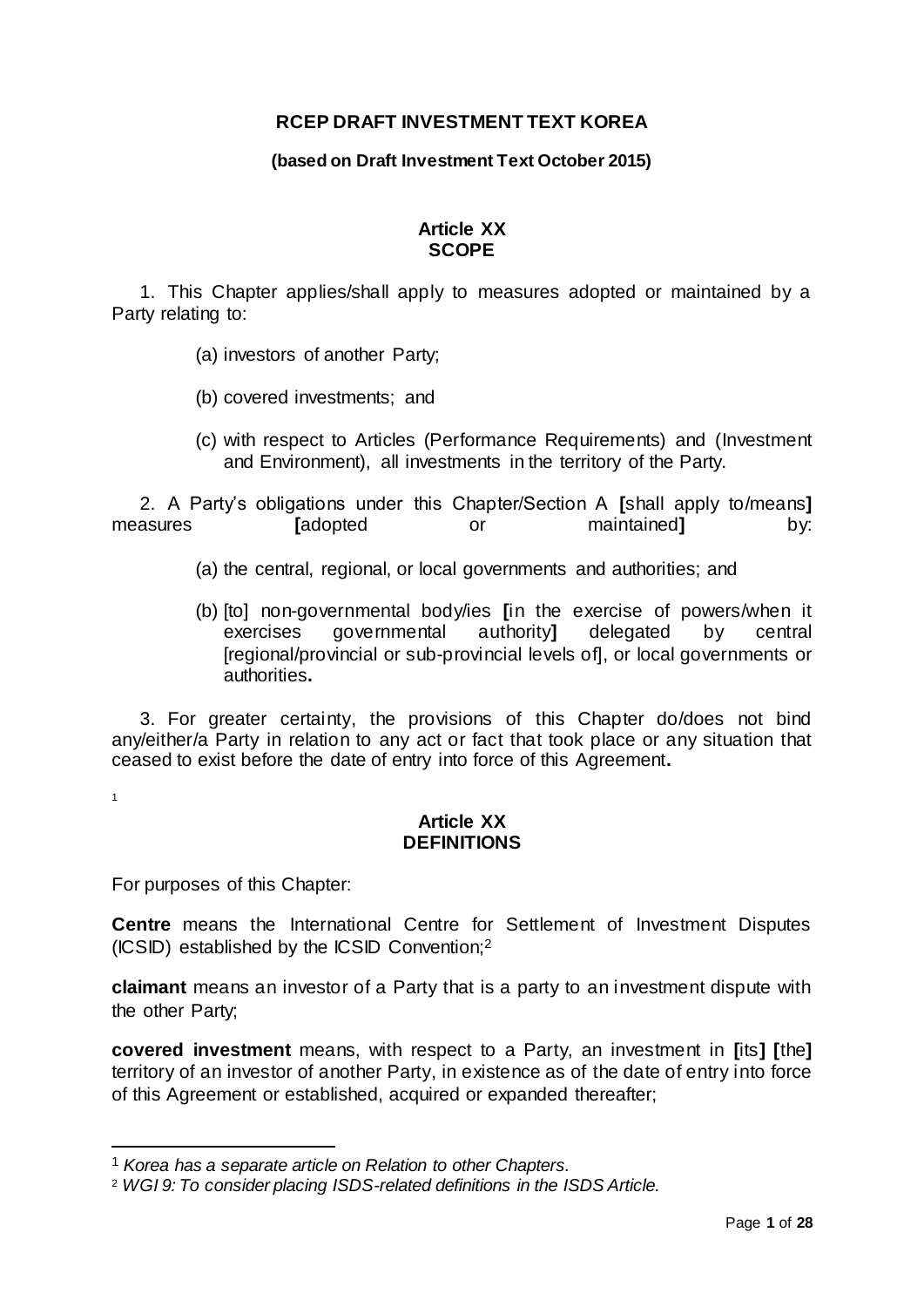**disputing parties** means the claimant and the respondent;

**disputing party** means either the claimant or the respondent;

**Enterprise** means any entity constituted or organised under applicable law and, whether or not for profit, and whether privately or governmentally-owned or controlled, including any corporation, trust, partnership, joint venture, sole proprietorship, association or similar organisation, and a branch of an enterprise**.** 

**enterprise of a Party** means an enterprise constituted or organised under the law of a Party and a branch located in the territory of a Party and carrying out business activities there;

**freely usable currency** means freely usable currency as determined by the International Monetary Fund (IMF) under its Articles of Agreement;

**ICSID** means the International Centre for Settlement of Investment Disputes (ICSID) established by the ICSID Convention;

**ICSID Additional Facility Rules** means the *Rules Governing the Additional Facility for the Administration of Proceedings by the Secretariat of the International Centre for Settlement of Investment Disputes*;

**ICSID Convention** means the *Convention on the Settlement of Investment Disputes between States and Nationals of other States*, done at Washington, March 18, 1965;

**Investment authorization** means an authorization that the foreign investment authority of a Party grants to a covered investment or an investor of any other Party;<sup>3</sup> 4

**Investment** means every kind of asset that an investor owns or controls, directly or indirectly, that has the characteristics of an investment, including such characteristics as the commitment of capital or other resources, the expectation of gain/s or profit/s, or the assumption of risk. Forms that an investment may take include

(a) an enterprise;

 $\overline{a}$ 

- (b) shares, stocks, and/or other forms of equity participation in a juridical person/an enterprise;
- (c) bonds, debentures, other debt instruments and loans<sup>5</sup>
- (d) futures, options, and other derivatives;
- (e) turnkey, construction, management, production concession, revenue-sharing and other similar contracts;<sup>6</sup>

 $3$  For greater certainty, actions taken by a Party to enforce laws of general application, such as competition laws, are not encompassed within this definition.

<sup>4</sup> The Parties recognize that, as of the date of signature of this Agreement, neither Party has a foreign investment authority that grants investment authorizations.

<sup>5</sup> Some forms of debt, such as bonds, debentures, and long-term notes, are more likely to have the characteristics of an investment, while other forms of debt, are less likely to have such characteristics.

 $6$  For purposes of this Agreement, a claim to payment that arises solely from the commercial sale of goods and services is not an investment, unless it is a loan that has the characteristics of an investment.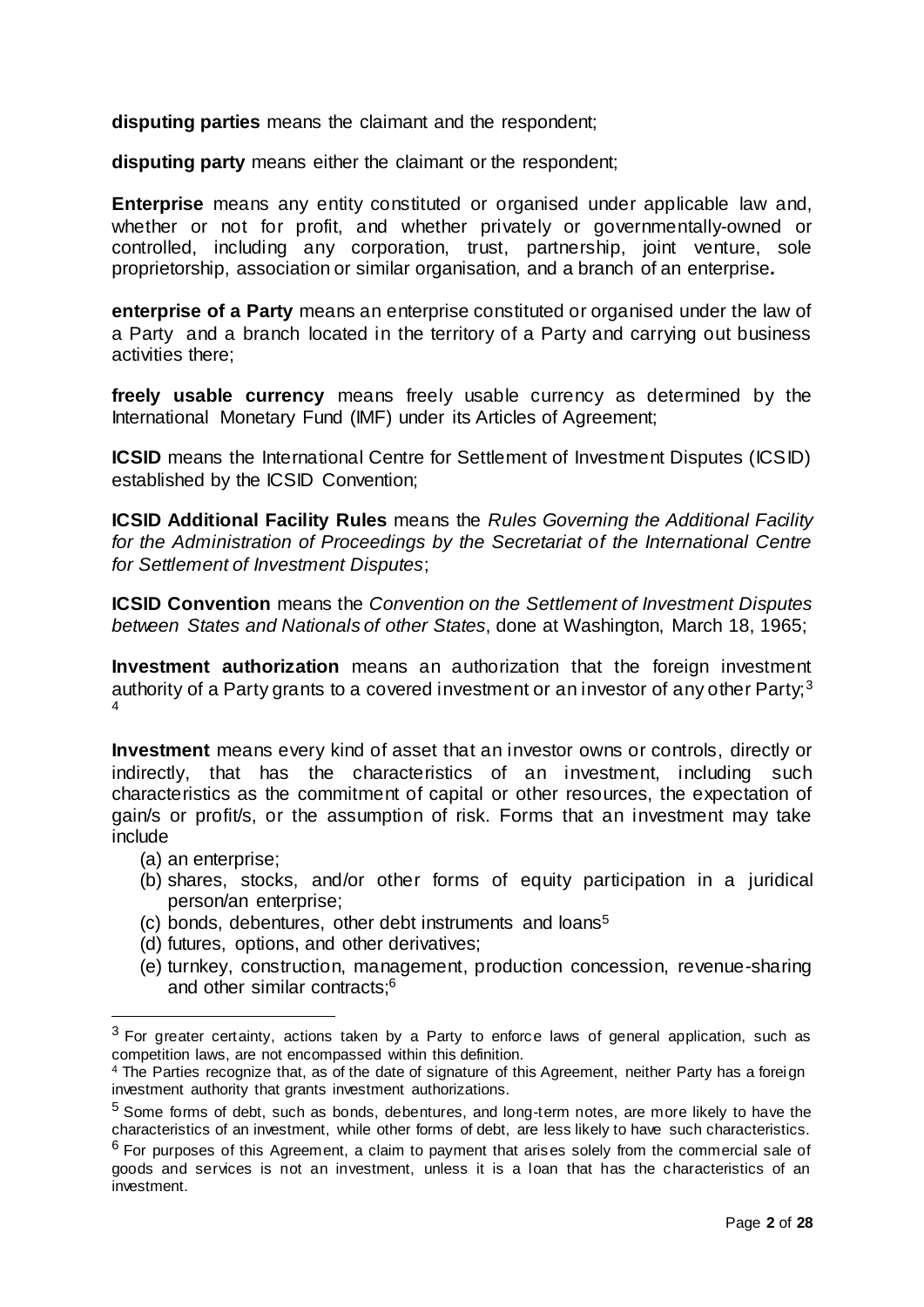(f) intellectual property rights;

 $\overline{a}$ 

- (g) licences, authorisations, permits, and/or similar rights conferred pursuant to domestic law<sup>7</sup> ; and
- (h) other tangible or intangible, movable and/or immovable property, and related/other property rights, such as leases, mortgages, liens, and/or pledges<sup>8</sup> **;**

**[**but**] [**The term**]** investment does not **[**mean**] [**include**]** an order or judgment entered in **[**a**]** judicial or administrative action**.** 

For purposes of this Agreement, a claim to payment that arises solely from the commercial sale of goods and services is not an investment, unless it is a loan that has the characteristics of an investment.<sup>9</sup>

**investment agreement** means a written agreement<sup>10</sup> between a national authority<sup>11</sup> of a Party and a covered investment or an investor of any other Party, on which the covered investment or the investor relies in establishing or acquiring a covered investment other than the written agreement itself, that grants rights to the covered investment or investor:

- (a) with respect to natural resources that a national authority controls, such as for their exploration, extraction, refining, transportation, distribution, or sale;
- (b) to supply services to the public on behalf of the Party, such as power generation or distribution, water treatment or distribution, or telecommunications; or
- (c) to undertake infrastructure projects, such as the construction of roads, bridges, canals, dams, or pipelines, that are not for the exclusive or predominant use and benefit of the government;

<sup>7</sup> Whether a particular type of licence, authorisation, permit, or similar instrument (including a concession, to the extent that it has the nature of such an instrument) has the characteristics of an investment depends on such factors as the nature and extent of the rights that the holder has under the law of the Party. Among the licences, authorisations, permits, and similarinstrument**[**s**]** that do not have the characteristics of an investment are those that do not create any rights protected under domestic law. For greater certainty, the foregoing is without prejudice to whether any asset associated with the licence, authorisation, permit, or similar instrument **[**s**]** has the characteristics of an investment.

<sup>&</sup>lt;sup>8</sup> For greater certainty, market share, market access, expected gains, and opportunities for profitmaking are not, by themselves, investments

<sup>9</sup> *WGI 10: to be considered placement together with similar texts on "claims to money" above.* <sup>10</sup> "Written agreement" refers to an agreement in writing, executed by both parties, whether in a single instrument or in multiple instruments, that creates an exchange of rights and obligations, binding on both parties under the law applicable under Article XX.X(Amendments of the Final Provisions Chapter). For greater certainty, (a) a unilateral act of an administrative or judicial authority, such as a permit, license, or authorization issued by a Party solely in its regulatory capacity, or a decree, order, or judgment, standing alone; and (b) an administrative or judicial consent decree or order, shall not be considered a written agreement.

<sup>11</sup> For purposes of this definition, national authority means an authority at the central level of government.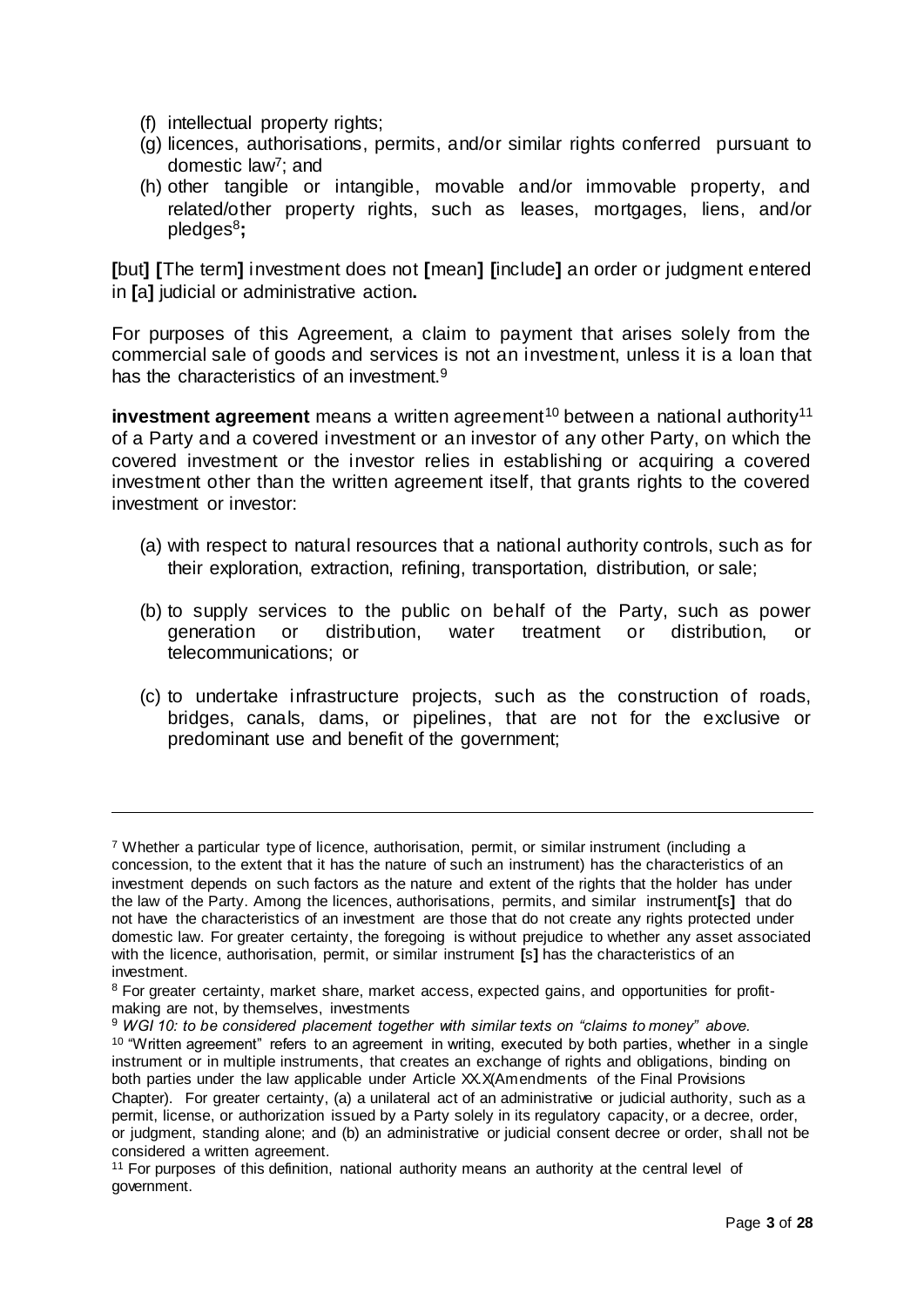**investor of a non-Party** means, with respect to a Party, an investor that attempts to make, is making, or has made an investment in the territory of that Party, that is not an investor of either Party;

**investor of a Party** means a Party **[**,/or**]** a state enterprise thereof **[**national/natural person of a Party**]** or **[**a juridical person/an enterprise**]** of a Party that attempts to make, is making, or has made an investment in the territory of another Party; provided, however, that a natural person who is a dual national shall be deemed to be exclusively a national of the State of his or her dominant and effective nationality;

WGI 10: KR may also submit a text for the definition of "measures", before the next meeting.

**New York Convention** means the *United Nations Convention on the Recognition and Enforcement of Foreign Arbitral Awards*, done at New York, June 10, 1958;

**non-disputing Party** means **[**a/the**]** Party of the claimant;

**protected information** means confidential business information or information that is privileged or otherwise protected from disclosure under a Party's law;

**respondent** means the Party that is a party to an investment dispute;

**Secretary-General** means the Secretary-General of ICSID; and

**UNCITRAL Arbitration Rules** means the arbitration rules of the United Nations Commission on International Trade Law.

# **Article XX NATIONAL TREATMENT**

1. Each Party shall accord to investors of another/the other Party treatment no less favourable than that it accords, in like circumstances, to its own investors with respect to the establishment, acquisition, expansion, management, conduct, operation, and sale or other disposition of investments in its territory.

**2.** Each Party shall accord to covered investments treatment no less favourable than that it accords, in like circumstances, to investments in its territory of its own investors with respect to the establishment, acquisition, expansion, management, conduct, operation, and sale or other disposition of investments.

**3.** The treatment to be accorded by a Party under paragraphs 1 and 2 means, with respect to a regional level of government, treatment no less favourable than the most favourable/favoured treatment accorded, in like circumstances, by that regional level of government to investors, and to investments of investors, of the Party of which it forms a part.

# **Article XX MOST FAVOURED NATION TREATMENT #**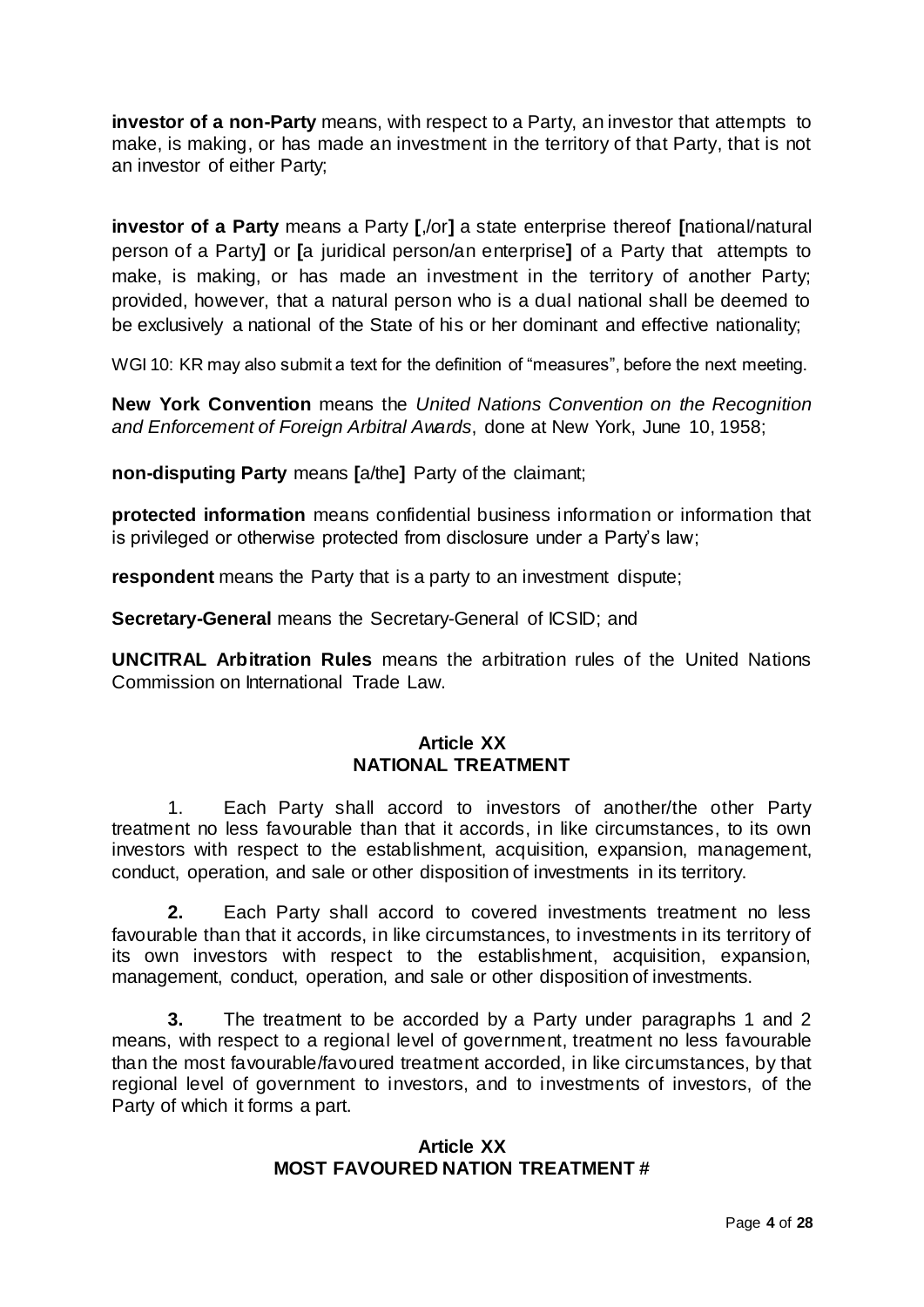**1.** Each Party shall accord to investors of **[**another/any other**]** Party treatment no less favourable than that it accords, in like circumstances, to investors of any non-Party with respect to the establishment, acquisition, expansion, management, conduct, operation, and sale or other disposition of investments in its territory.

**2.** Each Party shall accord to covered investments treatment no less favourable than that it accords, in like circumstances, to investments in its territory of investors of any non-Party with respect to the establishment, acquisition, expansion, management, conduct, operation, and sale or other disposition of investments.

# Footnote to MFN: For greater certainty, Article X does not apply to investor-state dispute settlement mechanisms such as those set out in Section B.

#### **Article XX TREATMENT OF INVESTMENT / MINIMUM STANDARD OF TREATMENT<sup>12</sup>**

**1.** Each Party shall accord to covered investments treatment in accordance with the customary international law, including fair and equitable treatment and full protection and security.

**2.** For greater certainty, paragraph 1 prescribes the customary international law minimum standard of treatment of aliens as the minimum standard of treatment to be afforded to covered investments.

**3.** The concepts of "fair and equitable treatment" and "full protection and security" do not require treatment in addition to or beyond that which is required by that standard, **[**customary international law?] and do not create additional substantive rights**.** The obligation in paragraph 1 to provide:

- (a) fair and equitable treatment includes the obligation not to deny justice in any legal or administrative proceedings in criminal, civil, or administrative adjudicatory proceedings in accordance with the principle of due process embodied in the principal legal systems of the world; and;
- (b) full protection and security requires each/a Party to provide the level of police protection required under customary international law [?].

4. A determination that there has been a breach of another provision of this Agreement, or of a separate international agreement, **[**does/shall**]** not establish that there has been a breach of this Article.

# **Article XX**

l  $12$  Article X.5(Minimum Standard of Treatment) shall be interpreted in accordance with Annex X-A(Customary International Law).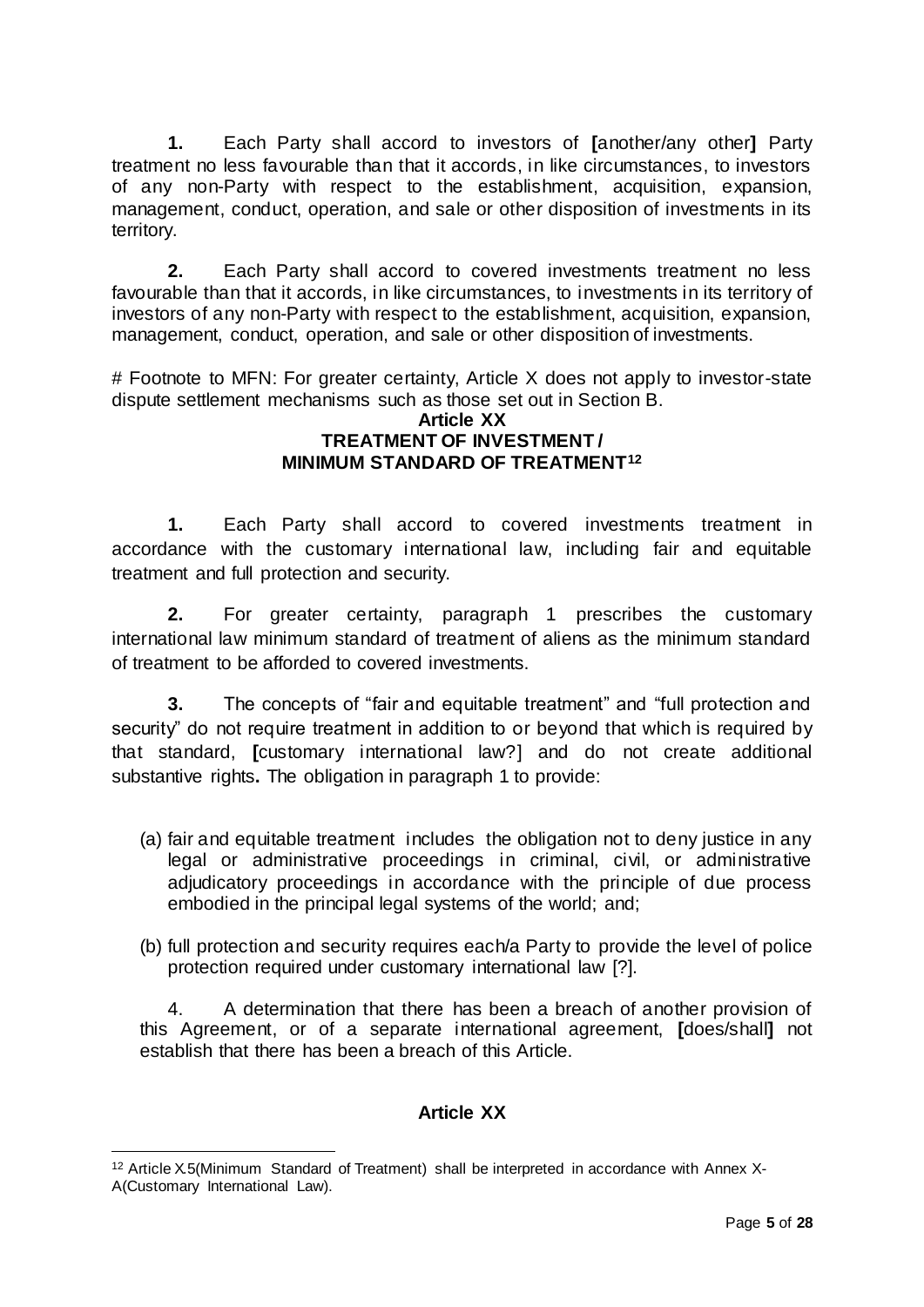# **PROHIBITION OF PERFORMANCE REQUIREMENTS**

1. No Party may, in connection with the establishment, acquisition, expansion, management, conduct, operation and sale or other disposition of investments in its territory of an investor of **[**any other/another/a**]** Party or of a non-Party, impose or enforce any requirement or enforce any commitment or undertaking:<sup>13</sup>

- (a) to export a given level or percentage of goods or services;
- (b) to achieve a given level or percentage of domestic content;
- (c) to purchase, use or accord a preference to goods produced in its territory, or to purchase goods from person/s in its territory;
- (d) to relate in any way the volume or value of imports to the volume or value of exports or to the amount of foreign exchange inflows associated with such investment;
- (e) to restrict sales of goods or services in its territory that such investment produces or supplies by relating such sales in any way to the volume or value of its exports or foreign exchange earnings;
- (f) to transfer a particular technology, a production process, or other proprietary knowledge to a person in its territory; or
- (g) to supply exclusively from the territory of the Party the goods that such investment produces or the services that it supplies to a specific regional market or to the world market.

2. [No/Neither] Party may condition the receipt or continued receipt of an advantage, in connection with the establishment, acquisition, expansion, management, conduct, operation, or sale or other disposition of an i nvestment in its territory of an investor of a Party or of a non-Party, on compliance with any requirement/s:

(a) to achieve a given level or percentage of domestic content;

l

- (b) to purchase, use, or accord a preference to goods produced in its territory, or to purchase goods from persons in its territory;
- (c) to relate in any way the volume or value of imports to the volume or value of exports or to the amount of foreign exchange inflows associated with such investment; or

<sup>&</sup>lt;sup>13</sup> For greater certainty, a condition for the receipt or continued receipt of an advantage referred to in paragraph 2 does not constitute a "commitment or undertaking" for the purposes of paragraph 1.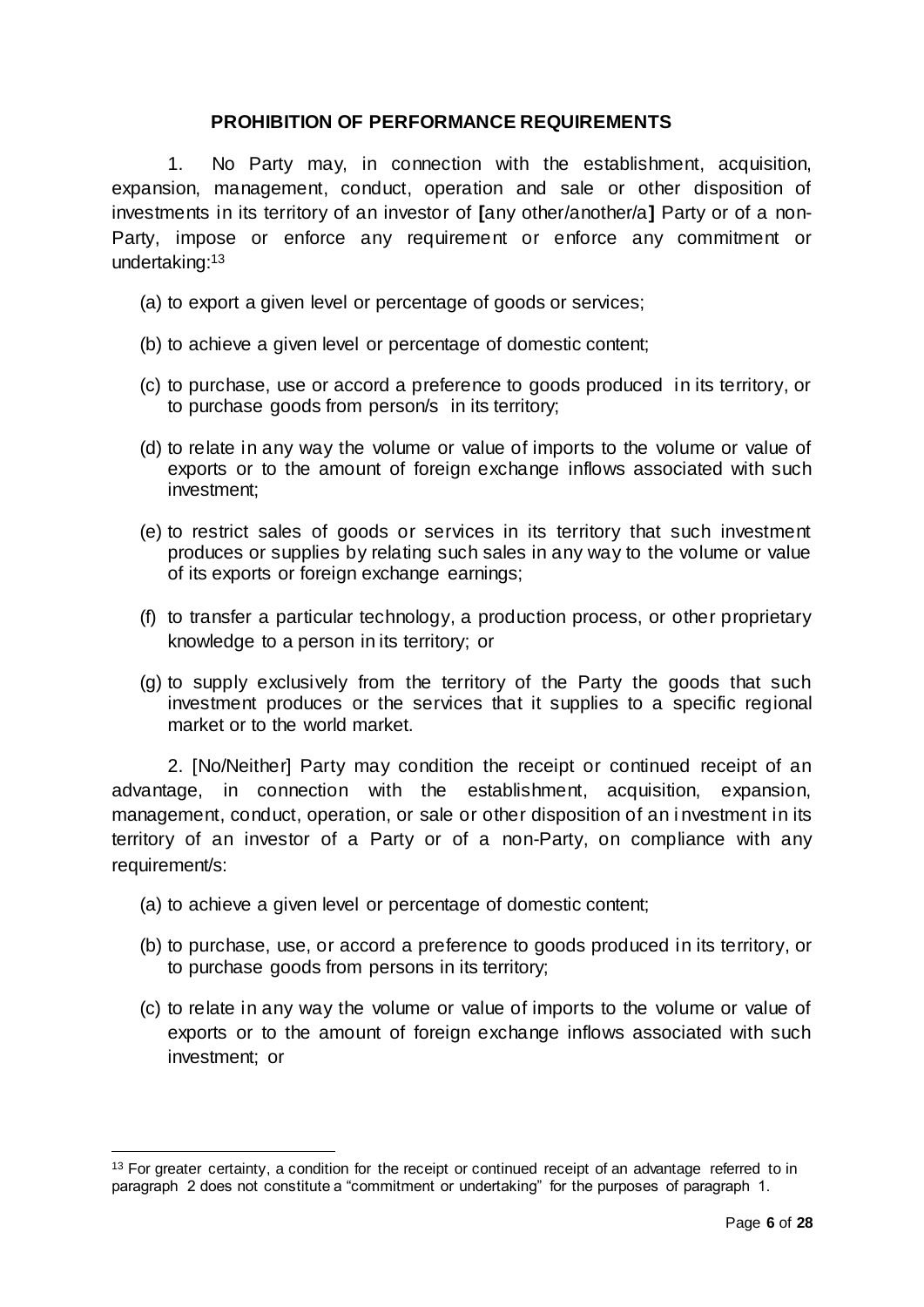- (d) to restrict sales of goods or services in its territory that such investment produces or supplies by relating such sales in any way to the volume or value of its exports or foreign exchange earnings.
- **3.**
- (a) Nothing in paragraph 2 shall be construed to prevent a Party from conditioning the receipt or continued receipt of an advantage, in connection with an investment in its territory of an investor of a Party or of a non-Party, on compliance with a requirement to locate production, supply a service, train or employ workers, construct or expand particular facilities, or carry out research and development, in its territory.<sup>14</sup>
- (b) Paragraph 1(f) shall not apply:
	- (i) when a Party authorises use of an intellectual property right in accordance with Article 31 of the TRIPS Agreement, or to measures requiring the disclosure of proprietary information that fall within the scope of, and are consistent with, Article 39 of the TRIPS Agreement; or
	- **(ii)** when the requirement is imposed or the commitment or undertaking is enforced by a court, administrative tribunal, or competition authority to remedy a practice determined after judicial or administrative process to be anticompetitive under the Party's competition laws.<sup>15</sup>
- (c) Paragraphs 1(a), 1(b), and 1(c), and 2(a) and 2(b), shall not apply to qualification requirements for goods or services with respect to export promotion and foreign aid programs.
- (d) Provided that such measures are not applied in an arbitrary or unjustifiable manner, or do not constitute a disguised restriction on international trade or investment, paragraphs 1(b), 1(c), and 1(f), and 2(a) and 2(b), shall not be construed to prevent a Party from adopting or maintaining measures, including environmental measures:
	- (i) necessary to secure compliance with laws and regulations that are not inconsistent with this Agreement;
	- (ii) necessary to protect human, animal, or plant life or health; or

l <sup>14</sup> For greater certainty, nothing in paragraph 1 shall be construed to prevent a Party, in connection with the establishment, acquisition, expansion, management, conduct, operation, or sale or other disposition of an investment of an investor of a Party or of a non-Party in its territory, from imposing or enforcing a requirement or enforcing a commitment or undertaking to locate production, supply a service, train or employ workers, construct or expand particular facilities, or carry out research and development, in its territory, provided that such activity is consistent with paragraph 1: (f). <sup>15</sup> The Parties recognise that a patent does not necessarily confer market power.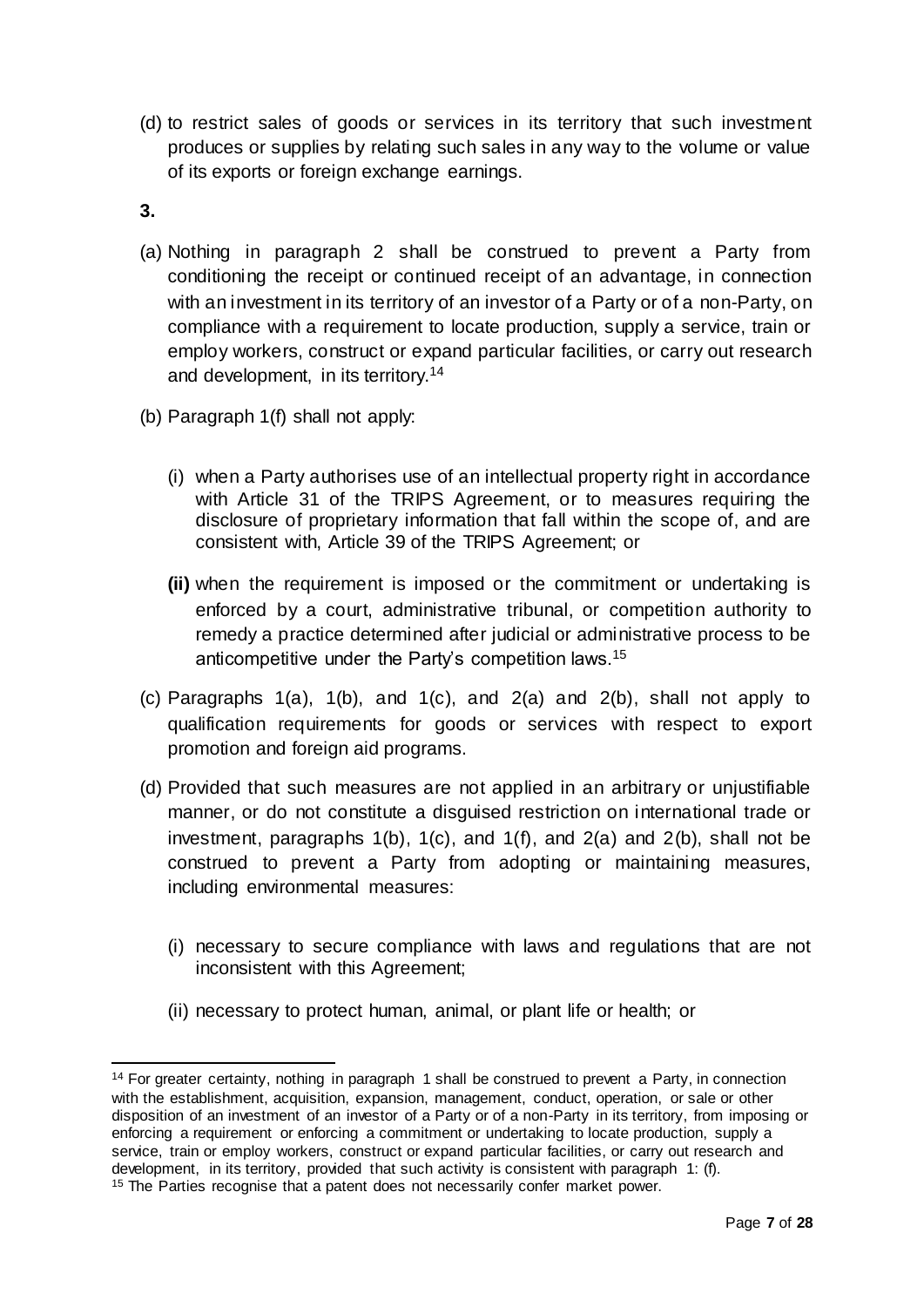- (iii)related to the conservation of living or non-living exhaustible natural resources.
- (e) Paragraphs 1(b), (c), (f), (g), and 2(a) and (b) do not apply to government procurement.
- (f) Paragraphs 2(a) and 2(b) [shall/do] not apply to requirements imposed by an importing Party relating to the content of goods necessary to qualify for preferential tariffs or preferential quotas.

4. For greater certainty, paragraphs 1 and 2 shall/do not apply to any commitment, undertaking, or requirement other than those set out in those paragraphs.

5. This Article does not preclude enforcement of any commitment, undertaking, or requirement between private parties, where a Party did not impose or require the commitment, undertaking, or requirement. For purposes of this Article, private parties include designated monopolies or state enterprises, where such entities are not exercising delegated governmental authority.

# **Article XX SENIOR MANAGEMENT AND BOARD OF DIRECTORS**

1. No Party may require that an enterprise of that Party that is a covered investment appoint to senior management positions natural persons of any particular nationality.

2. [A Party] may require that a majority of the board of directors, or any committee thereof, of [a juridical person/an enterprise] of that Party that is a covered investment, be of a particular nationality, or resident in the territory of the Party, provided that the requirement does not materially impair the ability of the investor to exercise control over its investment.

#### **Article XX RESERVATIONS / NON-CONFORMING MEASURES**

1. Article/s (Most-Favoured-Nation Treatment), (Performance Requirements)] and (Senior Management and Boards of Directors), shall not apply to:

(a) any existing non-conforming measure that is maintained by a Party at:

- (i) the central level of government as set out by that Party in its Schedule of Reservations in [Annex 1/List 1/3];
- (ii) the [regional/provincial] level of government as set out by that Party in its Schedule of Reservations to [Annex 1/in List 1]]; or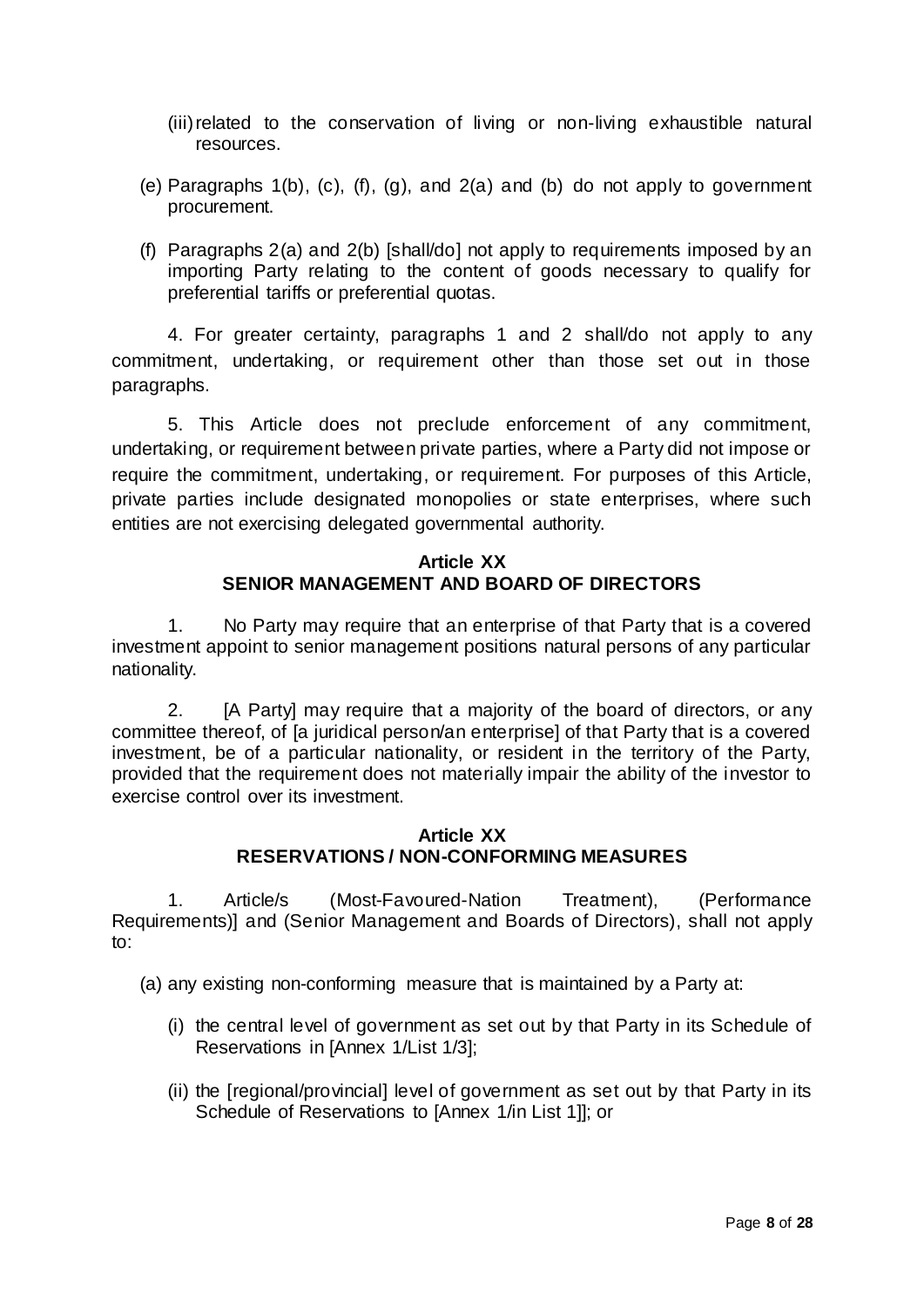(iii) the local level of government.<sup>1617</sup>

- (b) the continuation or prompt renewal of any non-conforming measure referred to in subparagraph (a)/(i); or
- (c) an amendment to any non-conforming measure referred to in subparagraph (a)/(i) to the extent that the amendment does not decrease the conformity of the measure, as it existed immediately before the amendment, with Articles (National Treatment), (Most-Favoured-Nation Treatment), Performance Requirements and (Senior Management and Boards of Directors).

2. Article/s (National Treatment), (Most-Favoured-Nation Treatment), (Performance Requirements), and (Senior Management and Boards of Directors), shall not apply to any reservation for measures that a Party adopts or maintains with respect to sectors, sub-sectors or activities, as set out in [its Schedule to Annex II/List 2].

3. No Party may, under any measure adopted after the date of entry into force of this Agreement and covered by its Schedule [to/in] Annex II, require an investor of [any/the other/another] Party, by reason of its nationality, to sell or otherwise dispose of an investment existing at the time the measure becomes effective.

4. Articles (National Treatment) and (Most Favoured Nation Treatment) do not apply to any measure that is an exception to, or derogation from, [a Party's/the] obligations under Article [XX.X] (National Treatment, IP Chapter's General Provisions), as specifically provided in that Article.<sup>18</sup>

5. Articles (National Treatment), (Most-[Favored/Favoured]-Nation Treatment), and (Senior Management and Board of Directors) do not apply to:

(a) government procurement; or

(b) subsidies or grants provided by a Party, including government-supported loans, guarantees, and insurance.

#### **Article X.7 TRANSFERS <sup>19</sup>**

1. Each Party/Member State shall [allow/permit] all transfers/funds relating to a covered investment to be made freely and without delay into and out of its territory. Such transfers/funds include:

(a) contributions to capital, including the initial contribution;

l <sup>16</sup> For Korea, local level of government means a local government as defined in the Local Autonomy Act.

<sup>17</sup> *WGI 9: KR informed that its footnote is for clarity*

<sup>&</sup>lt;sup>18</sup> WGI9: May have to wait for developmens within the IP WG to finalise the text for this provision.

<sup>&</sup>lt;sup>19</sup> For greater certainty, Annex X-F applies to this Article.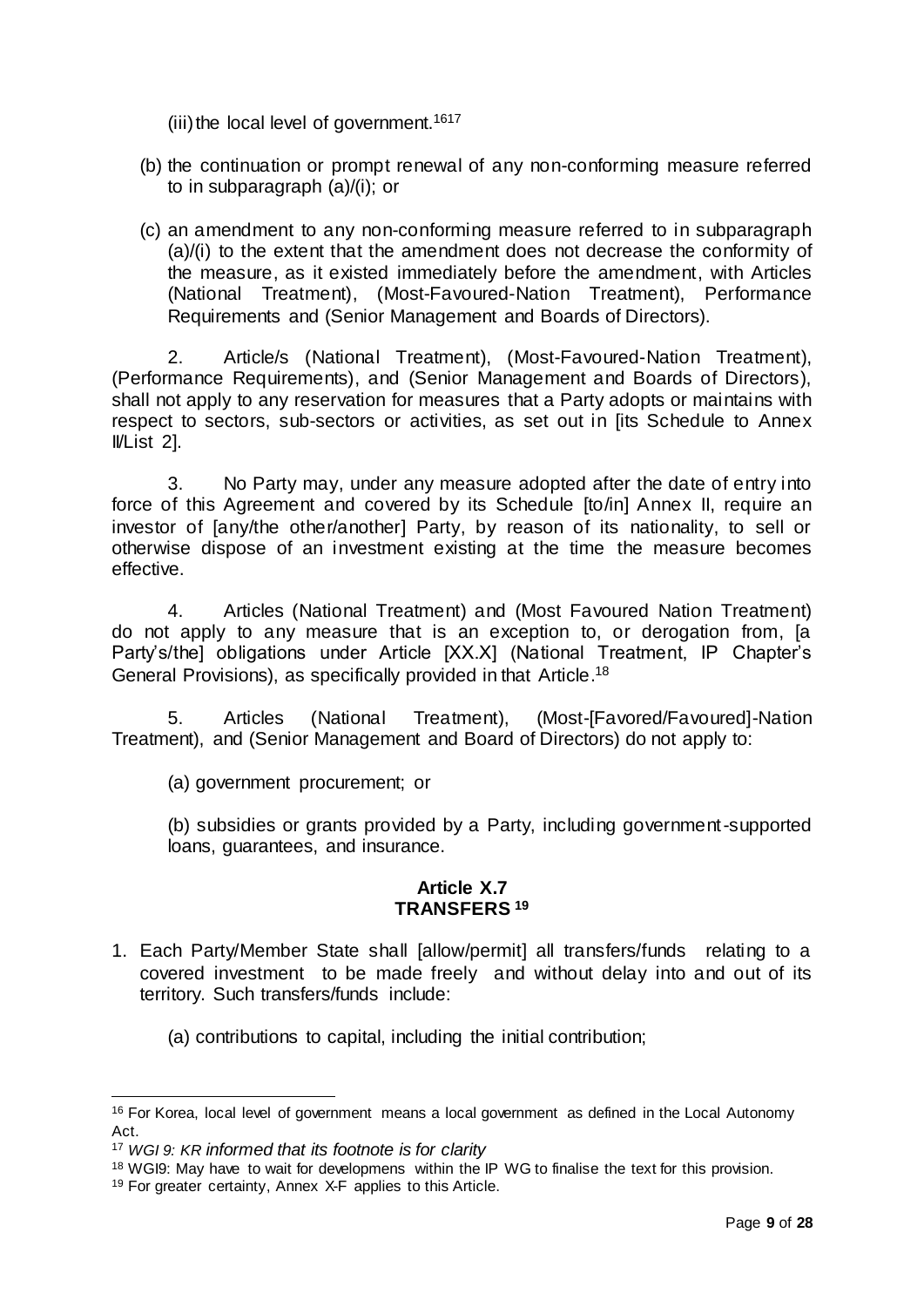- (b) profits, dividends, capital gains, and proceeds from the sale of all or any part of the covered investment or from the partial or complete liquidation of the covered investment;
- (c) interest, royalty payments, management fees, and technical assistance and other fees;
- (d) payments made under a contract, including a loan agreement;
- (e) payments made [in accordance/pursuant] to [ Article (Compensation for Losses)] and Article (Expropriation)]
- (f) payments arising out of the settlement of a dispute

2. Each Party shall [allow/permit] such transfers relating to a/the covered investment to be made in a freely usable currency at the market rate of exchange prevailing at the time of transfer

3. Each Party shall permit returns in kind relating to a covered investment to be made as [authorized/authorised] or specified in a written agreement between the Party and a covered investment or an investor of [any other/another] Party.

4. Notwithstanding Paragraphs 1 [and 2/through 3], a Party/Host State may prevent or delay a transfer through the equitable, non-discriminatory, and good faith application of its laws relating to:

- (a) bankruptcy, insolvency, or the protection of the rights of creditors;
- (b) issuing, trading, or dealing in securities, futures, options, or derivatives;
- (c) criminal or penal offences;
- (d) financial reporting or record keeping of transfers when necessary to assist law enforcement or financial regulatory authorities;
- (e) ensuring compliance with orders or judgments in judicial or administrative proceedings;

# **Annex X-F Transfers**

1. Nothing in this Chapter, Chapter [XX] (Cross-Border Trade in Services), or [Chapter XX] (Financial Services) shall be construed to prevent a Party from adopting or maintaining temporary safeguard measures with regard to payments and capital movements:

(a) in the event of serious balance of payments or external financial difficulties or threat thereof; or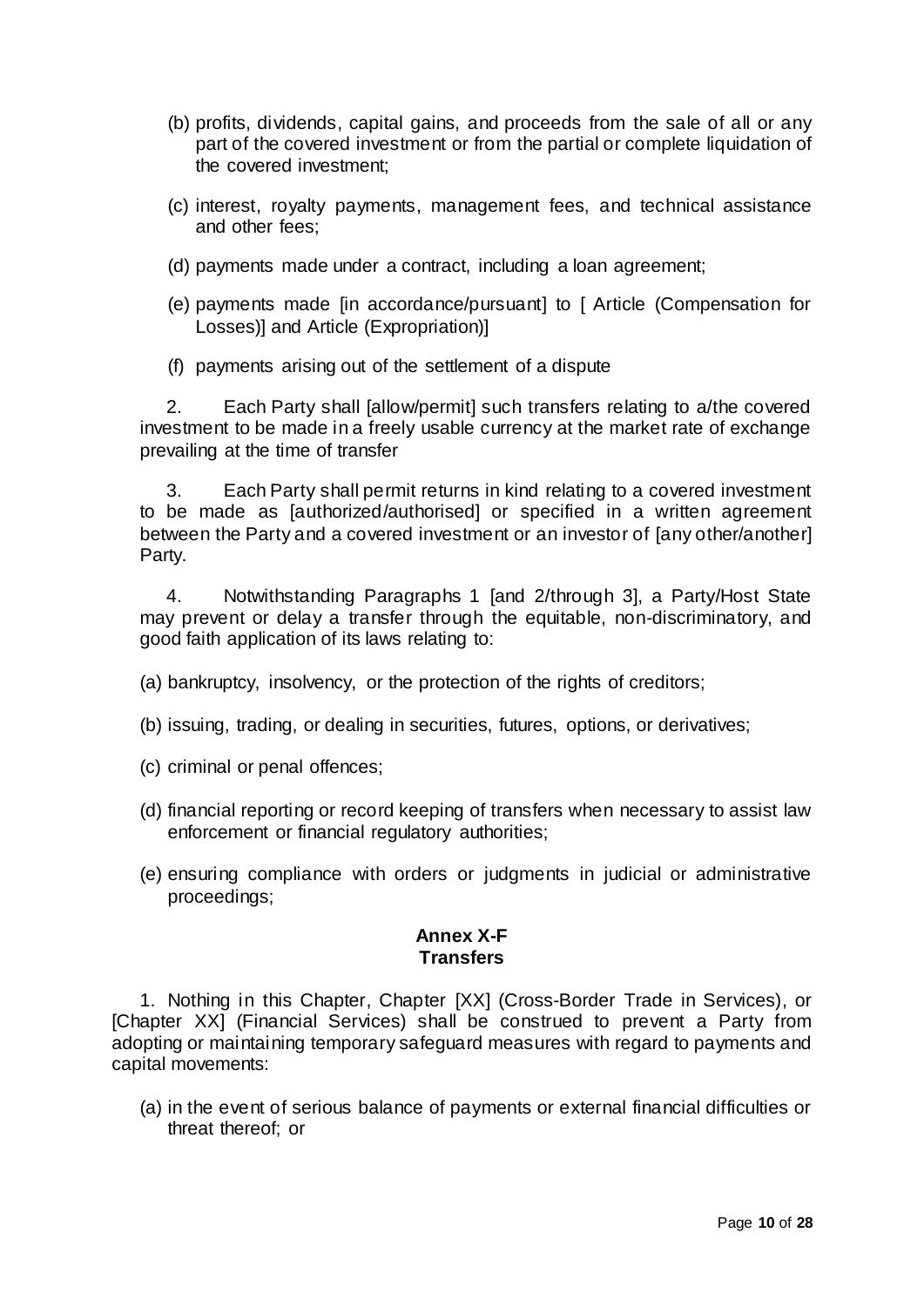- (b) where, in exceptional circumstances, payments and capital movements cause or threaten to cause serious difficulties for the operation of monetary policy or exchange rate policy in either Party.
- 2. The measures referred to in paragraph 1:
	- (a) shall not exceed a period of one year; however, if extremely exceptional circumstances arise such that a Party seeks to extend such measures, the Party will coordinate in advance with the other Party concerning the implementation of any proposed extension;
	- (b) shall be consistent with the Articles of Agreement of the International Monetary Fund;
	- (c) shall not exceed those necessary to deal with the circumstances described in paragraph 1;
	- (d) shall avoid unnecessary damage to the commercial, economic, or financial interests of any other Party;
	- (e) shall not otherwise interfere with investors' ability to earn a market rate of return in the territory of the Party on any restricted assets;<sup>20</sup>
	- (f) shall be temporary and phased out progressively as the situation described in paragraph 1 improves;
	- (g) shall not be confiscatory;

 $\overline{a}$ 

- (h) shall promptly be notified to the other Party;
- (i) are applied in a manner consistent with Articles X.3(National Treatment),XX.X (National Treatment of the Cross-Border Trade in Services Chapter) and XX.X(National Treatment of the Financial Services) and Articles X.4(Most-Favored-Nation Treatment) , XX.X (Most-Favored-Nation Treatment of the Cross-Border Trade in Services Chapter) and XX.X(Most-Favored-Nation Treatment of the Financial Services Chapter) subject to the Schedules set out in Annex I, Annex II, and Annex III;
- (j) shall not constitute a dual or multiple exchange rate practice; and
- (k) shall not restrict payments or transfers associated with foreign direct investment.
- 3. Nothing in this Chapter, Chapter [XX] (Cross-Border Trade in Services), or [Chapter XX] (Financial Services) shall be regarded to affect the rights enjoyed and obligations undertaken by a Party as a party to the *Articles of Agreement of the International Monetary Fund*.

<sup>&</sup>lt;sup>20</sup> For greater certainty, the term "restricted assets" in subparagraph (d) refers only to assets invested in the territory of Korea by an investor of any other Party that are restricted from being transferred out of the territory of Korea.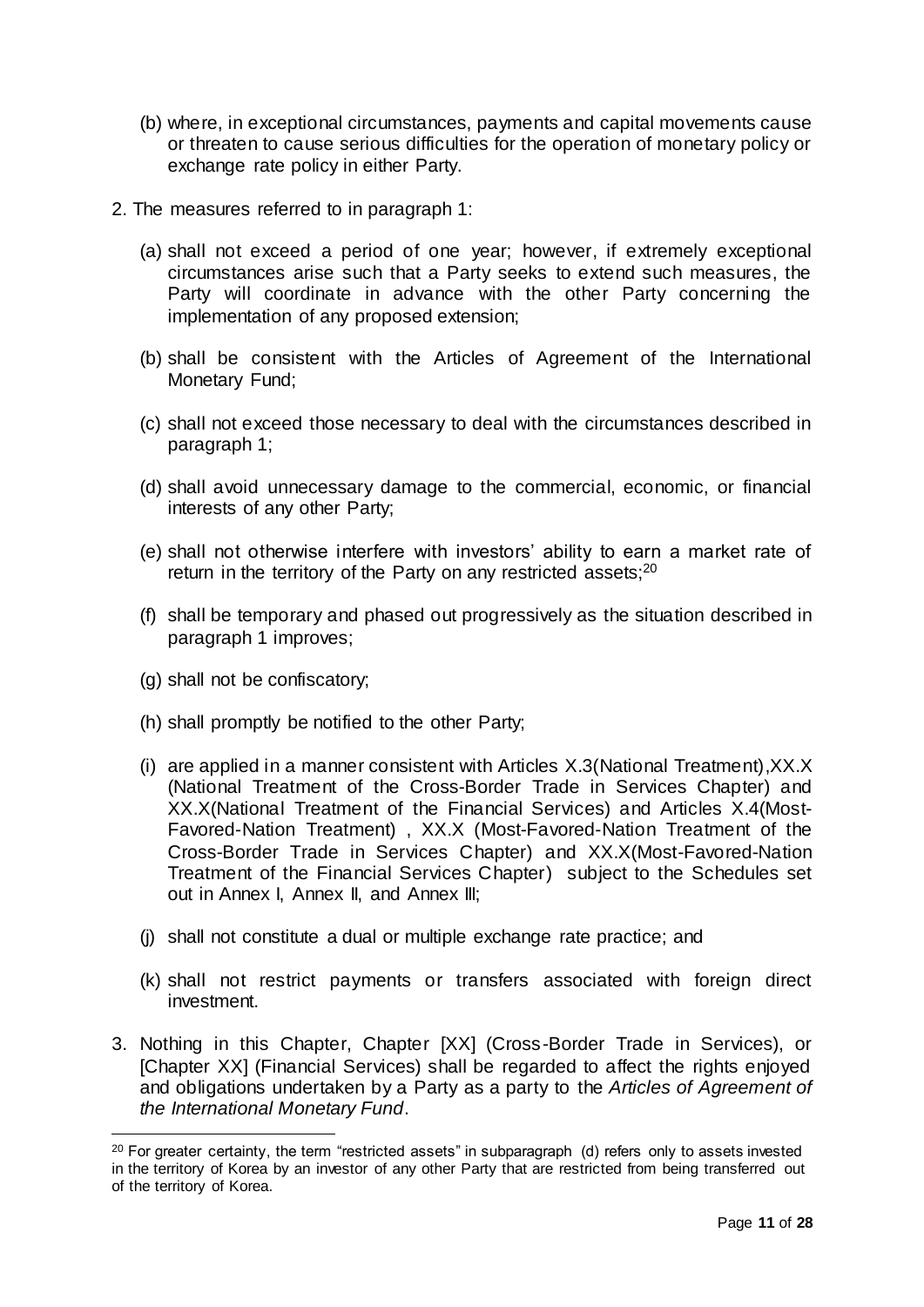### **Article XX SPECIAL FORMALITIES AND DISCLOSURE OF INFORMATION**

1. Nothing in Article (National Treatment) shall be construed to prevent a Party/Host State from adopting or maintaining a measure that prescribes special formalities in connection with covered investments, [including a/such as a] requirement that covered investments be legally constituted under [the/its] laws or regulations ,provided that such formalities do not substantially/materially impair the protections afforded by a Party/Host State to investors of another Party/Member State and [their] covered investments [pursuant to/in accordance with] this Chapter/Agreement.

2. Notwithstanding Article (National Treatment) and/or (Most Favoured Nation Treatment), a Party/Host State may require an investor of another Party/Member State, or [a/its] covered investment, to provide information concerning that investment solely for informational or statistical purposes. The Party/Host State shall protect [such/any] confidential business information from any disclosure that would prejudice the competitive position of the investor or the covered investment. Nothing in this paragraph shall be construed to prevent a Party/Host State from otherwise obtaining or disclosing information in connection with the equitable and good faith application of its law/s.

#### **Article XX**

# **COMPENSATION IN CASES OF STRIFE/TREATMENT IN CASE OF ARMED CONFLICT OR CIVIL STRIFE**

1. Notwithstanding Article (XX)(subsidies and grants), each Party shall accord to investors of the other Party, and to covered investments, nondiscriminatory treatment with respect to measures it adopts or maintains relating to losses suffered by investments in its territory owing to armed conflict or civil strife.

2. Notwithstanding paragraph 1, if an investor of a Party, in the situations referred to in paragraph 1, suffers a loss in the territory of [the other/any other/another] Party resulting from:

- (a) requisitioning of its covered investment or part thereof by the latter's forces or authorities; or
- (b) destruction of its covered investment or part thereof by the latter's forces or authorities, which was not required by the necessity of the situation;

the latter Party shall provide the investor with restitution, compensation, or both as appropriate, for such loss. Any compensation shall be prompt, adequate, and effective, compensation, shall be in accordance with Article [Expropriation and Compensation] paragraphs 2 through 4, *mutatis mutandis*.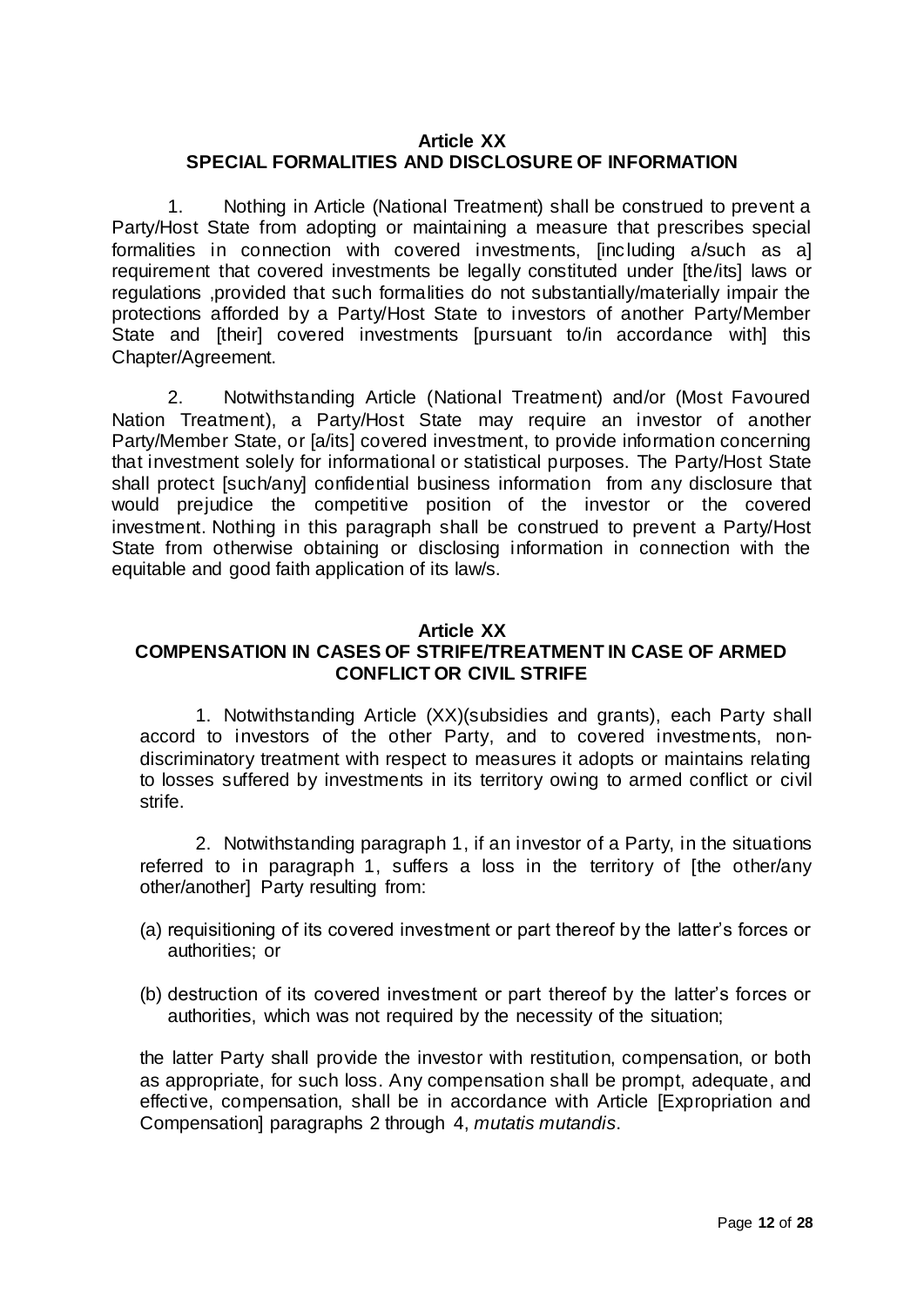3. Paragraph 1 does not apply to existing measures relating to subsidies or grants that would be inconsistent with Article [National Treatment] but for Non-Conforming Measures.

#### **Article XX SUBROGATION**

1. Where [a/an/any] designated agency designated by a Party/Member State makes a payment to any of its investor/s of Party/Member State under a guarantee, a contract of insurance or other form of indemnity against noncommercial risk/s in respect of an investment of an investor of that Party, any other Party/Member State shall recognise the subrogation or transfer of any right/s or claim in respect of such investment.

2. Where a Party/Member State or an/the agency authorised by a/that Party has made a payment to its investor and has taken over rights and claims of the investor, that investor shall not, unless authorised to act on behalf of the Party or agency authorised by the Party making the payment, pursue those rights and claims against the other Party/Member State.

### **Article XX EXPROPRIATION AND COMPENSATION<sup>21</sup>**

- 1. No Party may expropriate or nationalise a covered investment/s either directly or through measures equivalent to expropriation or nationalisation ("expropriation") except:
	- (a) for a public purpose;
	- (b) in/on a non-discriminatory manner;
	- (c) On payment of prompt, adequate and effective compensation and
	- (d) in accordance with due process of lawand Article X.5.1 through X.5.3.
- 2. The compensation referred to in Paragraph 1(c) shall:
	- (a) be paid without delay;

l

- (b) be equivalent to the fair market value of the expropriated [investment immediately before the expropriation took place ("the date of expropriation"); or when the expropriation occurred, whichever is applicable;
- (c) not reflect any change in value occurring because the intended expropriation had become known earlier; and
- (d) be fully realisable and freely transferable.

<sup>&</sup>lt;sup>21</sup> Article [Expropriation and Compensation] shall be interpreted in accordance with Annexes X-A and X-B.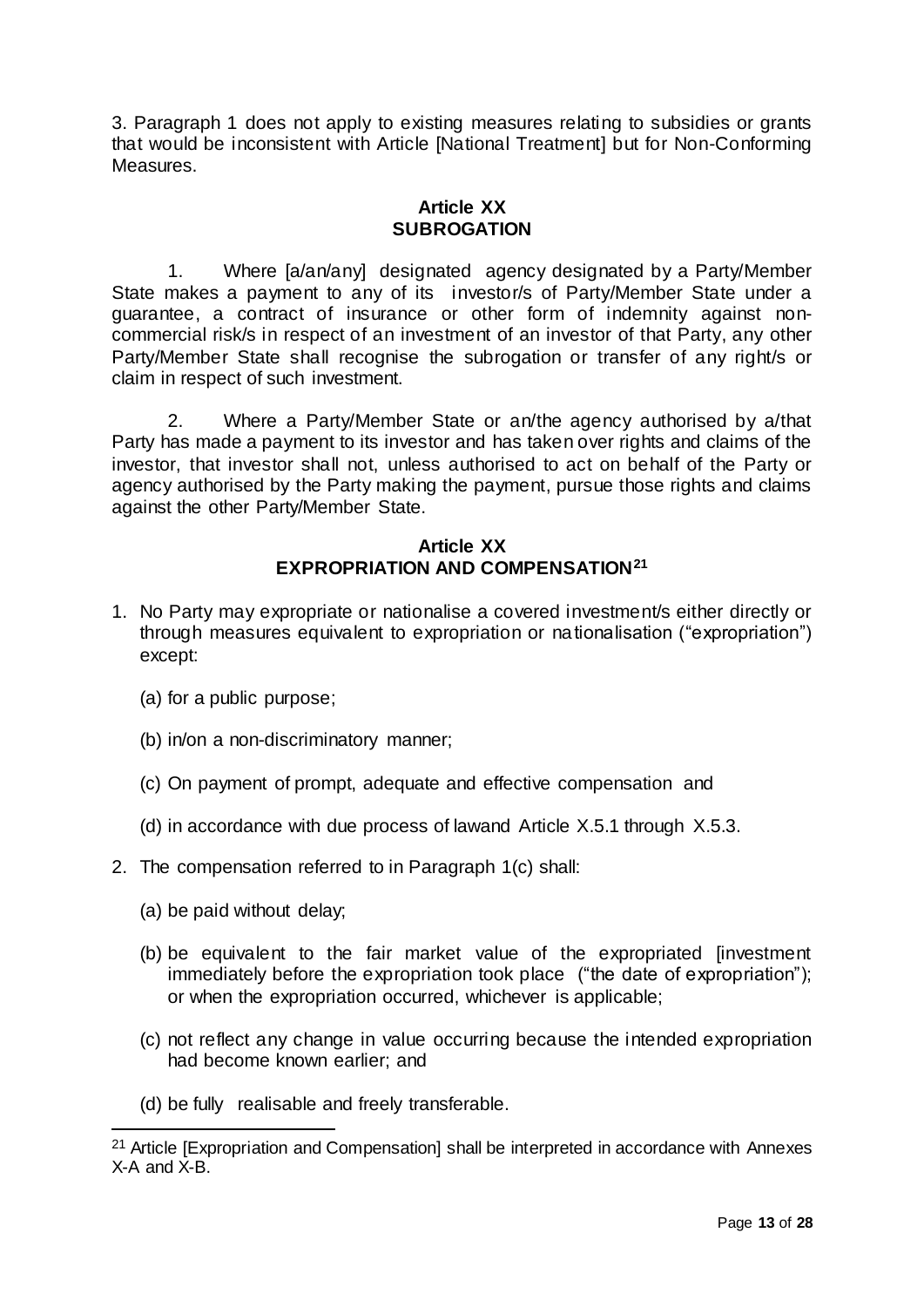- 3. If the fair market value is denominated in a freely usable currency, the compensation referred to in paragraph 1(c) shall be no less than the fair market value on the date of expropriation, plus interest at a commercially reasonable rate for that currency, accrued from the date of expropriation until the date of payment.
- 4. If the fair market value is denominated in a currency that is not freely usable, the compensation referred to in paragraph  $1(c)$  – converted into the currency of payment at the market rate of exchange prevailing on the date of payment – shall be no less than:
	- (a) the fair market value on the date of expropriation, converted into a freely usable currency at the market rate of exchange prevailing on that date, plus
	- (b) interest at a commercially reasonable rate for that freely usable currency, accrued from the date of expropriation until the date of payment.
- *5.* This Article does not apply to the issuance of compulsory licences granted in relation to intellectual property rights, in accordance with the TRIPS Agreement, or to the revocation, limitation, or creation of intellectual property rights, to the extent that such issuance, revocation, limitation, or creation is consistent with Chapter XX (Intellectual Property Rights)

# **Annex on Expropriation**

The Parties confirm their shared understanding that:

i. 1. An action or a series of actions by a Party cannot constitute an expropriation unless it interferes with a tangible or intangible property right in an investment.

- 2. Article (Expropriation and Compensation] addresses two situations. The first is
	- (a) direct expropriation, where an investment is nationalised or otherwise directly expropriated through formal transfer of title or outright seizure.
	- (b) The second situation addressed by Article XX (Expropriation and Compensation) is indirect expropriation, where an action or a series of actions by a Party has an effect equivalent to direct expropriation without formal transfer of title or outright seizure.
	- (c) The determination of whether an action or series of actions by a Party in a specific fact situation, constitutes an indirect expropriation, requires a caseby-case, fact-based inquiry that considers relevant factors relating to the investment, including:
		- (i) the economic impact of the government action, although the fact that an action or a series of actions by a Party has an adverse effect on the economic value of an investment, standing alone, does not establish that an indirect expropriation has occurred;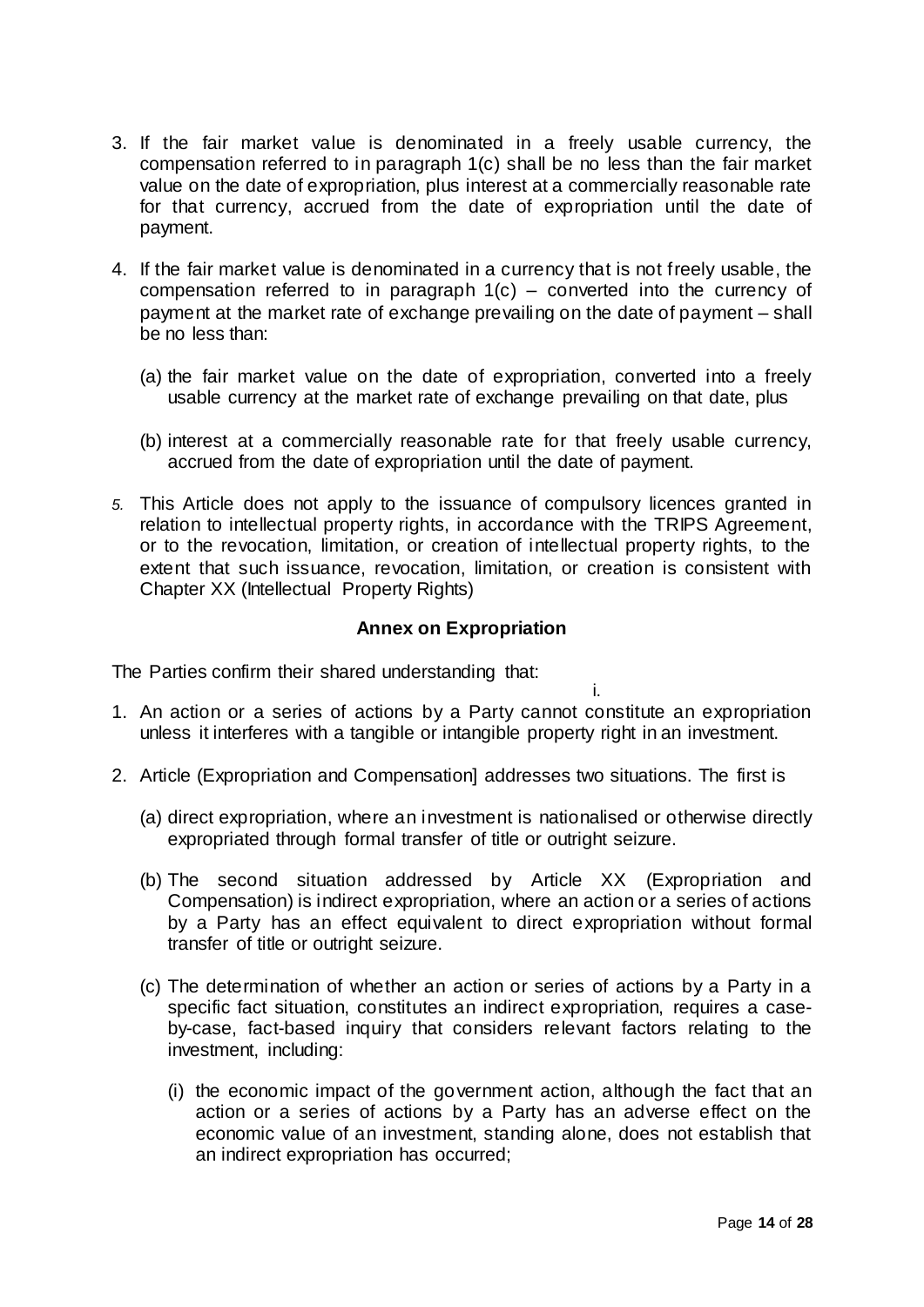- (ii) the extent to which the government action interferes with distinct, reasonable investment-backed expectations;<sup>22</sup>
- (iii)the character of the government action and context. Relevant considerations could include whether the government action imposes a special sacrifice on the particular investor or investment that exceeds what the investor or investment should be expected to endure for the public interest.
- 3. Except in rare circumstances, such as, for example, when an action or a series of actions is extremely severe or disproportionate in light of its purpose or effect, Non-discriminatory regulatory actions by a Party to protect legitimate public welfare objectives, such as public health, safety, and the environment, and real estate price stabilization (through, for example, measures to improve the housing conditions for low-income households), do not constitute indirect expropriation/s.<sup>23</sup>

# **Annex On Taxation And Expropriation**

- 1. The determination of whether a taxation measure, in a specific fact situation, constitutes an expropriation requires a case-by-case, fact-based inquiry that considers all relevant factors relating to the investment, including the factors listed in Annex X-B and the following considerations:
	- (a) The imposition of taxes does not generally constitute an expropriation. The mere introduction of a new taxation measure or the imposition of a taxation measure in more than one jurisdiction in respect of an investment generally does not in and of itself constitute an expropriation;
	- (b) A taxation measure that is consistent with internationally recognized tax policies, principles, and practices should not constitute an expropriation. In particular, a taxation measure aimed at preventing the avoidance or evasion of taxation measures generally does not constitute an expropriation;
	- (c) A taxation measure that is applied on a non-discriminatory basis, as opposed to a taxation measure that is targeted at investors of a particular nationality or at specific taxpayers, is less likely to constitute an expropriation; and
	- (d) A taxation measure generally does not constitute an expropriation if it was already in force when the investment was made and information about the measure was publicly available.

l <sup>22</sup> For greater certainty, whether an investor's investment-backed expectations are reasonable depends in part on the nature and extent of governmental regulation in the relevant sector. For example, an investor's expectations that regulations will not change are less likely to be reasonable in a heavily regulated sector than in a less heavily regulated sector.

<sup>&</sup>lt;sup>23</sup> For greater certainty, the list of "legitimate public welfare national treatments" in subparagraph (b) is not exhaustive.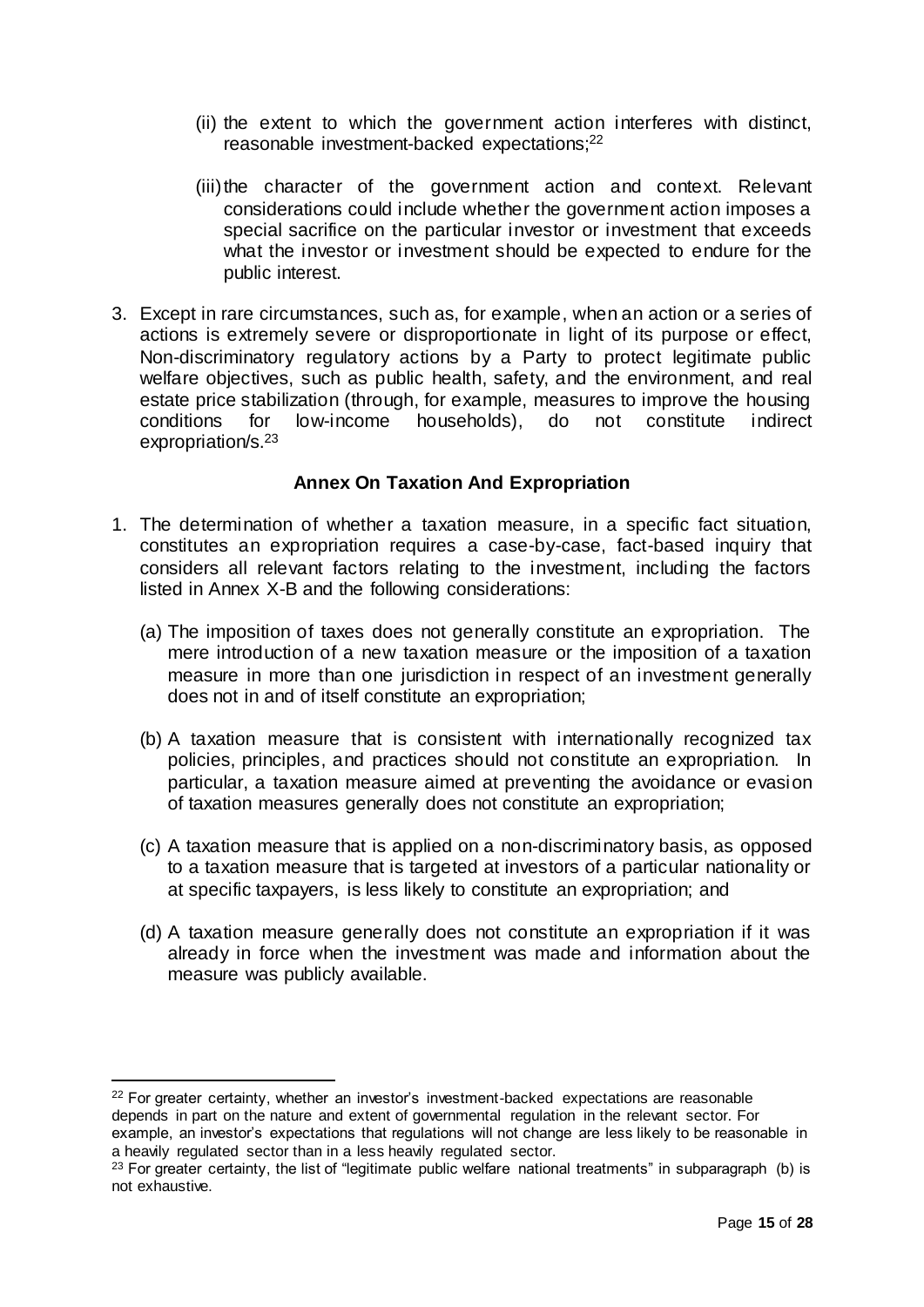#### **Article XX Investor-State Dispute Settlement**

Article Consultation(s) and Negotiation

1. In the event of an investment dispute, the claimant and the respondent should initially seek to resolve the dispute through consultation and negotiation, which may include the use of non-binding, third-party procedures.

#### **ARTICLE X.X Submission of a Claim to Arbitration**

1. In the event that an/a disputing party considers that an investment dispute cannot be settled by consultation(s) and negotiation:

- (a) the claimant, on its own behalf, may submit to arbitration under this Section a claim
	- (i) that the respondent has breached
		- (A) an obligation under Section A,
		- (B) an investment authorization, or
		- (C)an investment agreement;
	- (ii) that the claimant has incurred loss or damage by reason of, or arising out of, that breach; and
- (b) the claimant, on behalf of an enterprise of the respondent that is a juridical person that the claimant owns or controls directly or indirectly, may submit to arbitration under this Section a claim
	- (i) that the respondent has breached
		- (A) an obligation under section A,
		- (B) an investment authorization, or
		- (C)an investment agreement; and
	- (ii) that the enterprise has incurred loss or damage by reason of, or arising out of, that breach, provided that a claimant may submit pursuant to subparagraph (a)(i) (C) or (b)(i) (C) a claim for breach of an investment agreement only if the subject matter of the claim and the claimed damages directly relate to the covered investment that was established or acquired, or sought to be established or acquired, in reliance on the relevant investment agreement.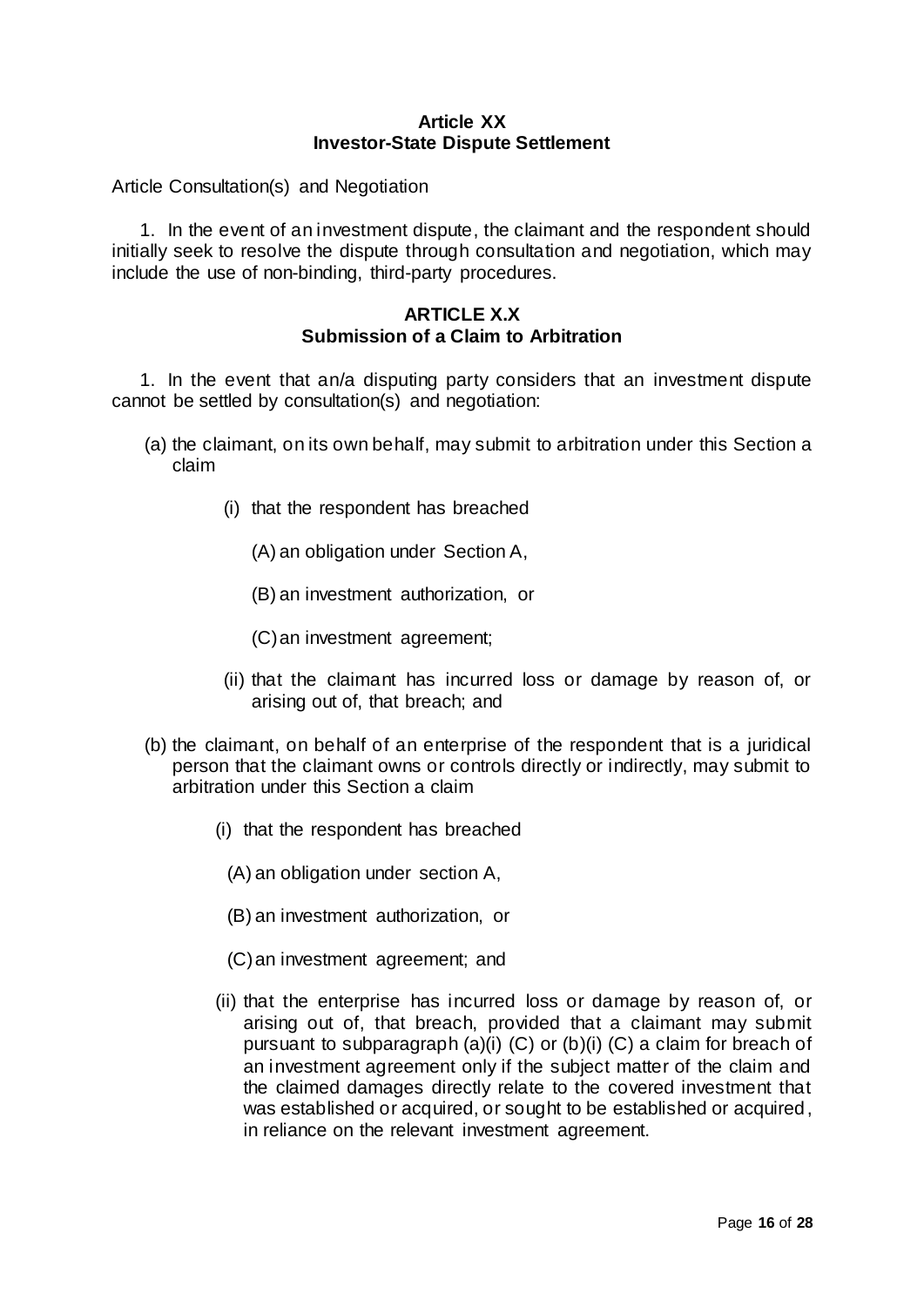2. At least 90 days before submitting any claim to arbitration under this Section, a claimant shall deliver to the respondent a written notice of its intention to submit the claim to arbitration ("notice of intent"). The notice shall specify:

- (a) the name and address of the claimant and, where a claim is submitted on behalf of an enterprise, the name, address, and place of incorporation of the enterprise;
- (b) for each claim, the provision of this Agreement, investment authorization, or investment agreement alleged to have been breached and any other relevant provisions;
- (c) the legal and factual basis for each claim; and
- (d) the relief sought and the approximate amount of damages claimed.

3. Provided that six months have elapsed since the events giving rise to the claim, a claimant may submit a claim referred to in paragraph 1:

- (a) under the ICSID Convention and the ICSID Rules of Procedure for Arbitration Proceedings, provided that both the respondent and the non-disputing Party are parties to the ICSID Convention;
- (b) under the ICSID Additional Facility Rules, provided that either the respondent or the non-disputing Party is a party to the ICSID Convention;
- (c) under the UNCITRAL Arbitration Rules; or
- (d) if the claimant and respondent agree, to any other arbitration institution or under any other arbitration rules.

4. A claim shall be deemed submitted to arbitration under this Section when the claimant's notice of, or request for, arbitration ("notice of arbitration"):

- (a) referred to in paragraph 1 of Article 36 of the ICSID Convention is received by the Secretary-General;
- (b) referred to in Article 2 of Schedule C of the ICSID Additional Facility Rules is received by the Secretary-General;
- (c) referred to in Article 3 of the UNCITRAL Arbitration Rules, together with the statement of claim referred to in Article 18 of the UNCITRAL Arbitration Rules, are received by the respondent; or
- (d) referred to under any arbitral institution or arbitral rules selected under paragraph 3(d) is received by the respondent.

A claim asserted by the claimant for the first time after such notice of arbitration is submitted shall be deemed submitted to arbitration under this Section on the date of its receipt under the applicable arbitral rules.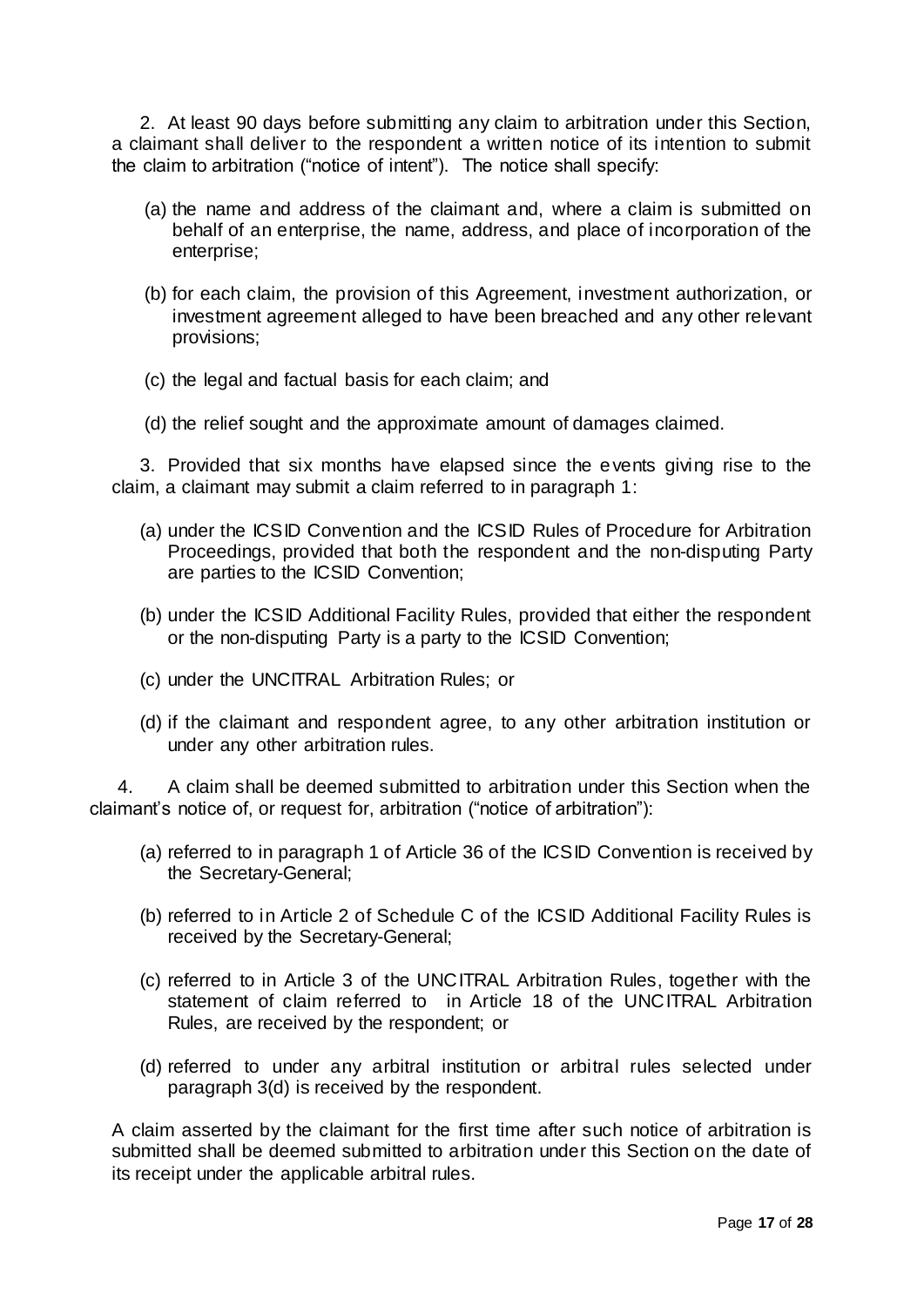5. The arbitration rules applicable under paragraph 3, and in effect on the date the claim or claims were submitted to arbitration under this Section, shall govern the arbitration except to the extent modified by this Agreement.

- 6. The claimant shall provide with the notice of arbitration:
- (a) the name of the arbitrator that the claimant appoints; or
- (b) the claimant's written consent for the Secretary-General to appoint that arbitrator.

#### **Article X.19 Consent of Each Party to Arbitration**

1. Each Party consents to the submission of a claim to arbitration under this Section in accordance with this Agreement.

2. The consent under paragraph 1 and the submission of a claim to arbitration under this Section shall satisfy the requirements of

- (a) Chapter II of the ICSID Convention and the ICSID Additional Facility Rules for written consent of the parties to the dispute; and
- (b) Article II of the New York Convention for an "agreement in writing."

# **Article X20 Conditions and Limitations on Consent of Each Party**

1. No claim may be submitted to arbitration under this Section if more than three years have elapsed from the date the claimant first acquired, or should have first acquired, knowledge of the breach alleged under Article X 18.1 and knowledge that the claimant (for claims brought under Article X.18.1(a)) or the enterprise (for claims brought under Article 18.1(b)) has incurred loss or damage.

- 2. No claim may be submitted to arbitration under this Section unless:
- (a) the claimant consents in writing to arbitration in accordance with the procedures set out in this Agreement; and
- (b) the notice of arbitration is accompanied,
	- (i) for claims submitted to arbitration under X.18.1(a) by the claimant's written waiver, and
	- (ii) for claims submitted to arbitration under Article X.18.1(b), by the claimant's and the enterprise's written waivers, of any right to initiate any proceedings, excluding proceedings for interim injunctive relief referred to in paragraph 3, before any of the other dispute settlement [?] for a breach referred to in Article X.18 in relation to the matter under dispute.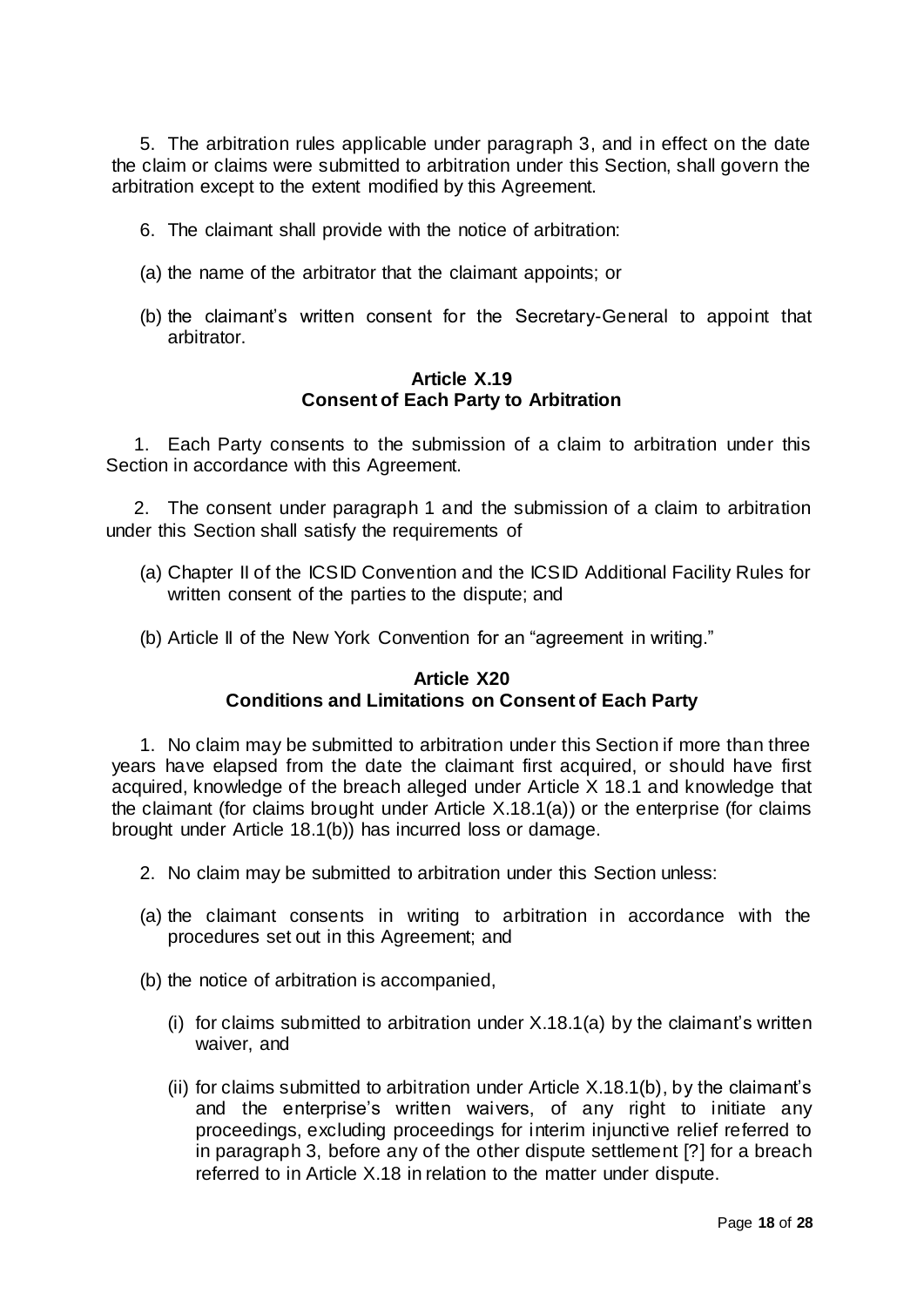3. Notwithstanding paragraph 2(b), the claimant (for claims brought under Article X18.1(a)) and the claimant or the enterprise (for claims brought under Article X18.1(b)) may initiate or continue an action that seeks interim injunctive relief and does not involve the payment of monetary damages before a judicial or administrative tribunal of the respondent, provided that the action is brought for the sole purpose of preserving the claimant's or the enterprise's rights and interests during the pendency of the arbitration.

#### **Article X.22/X21 Selection of Arbitrators**

1. Unless the disputing parties otherwise agree, the tribunal shall comprise three arbitrators, one arbitrator appointed by each of the disputing parties and the third, who shall be the presiding arbitrator, appointed by agreement of the disputing parties.

2. For purposes of Article 39 of the ICSID Convention and Article 7 of Schedule C to the ICSID Additional Facility Rules, and without prejudice to an objection to an arbitrator on a ground other than nationality:

- (a) the respondent agrees to the appointment of each individual member of a tribunal established under the ICSID Convention or the ICSID Additional Facility Rules;
- (b) a claimant referred to in Article X.18.1(a) may submit a claim to arbitration under this Section, or continue a claim, under the ICSID Convention or the ICSID Additional Facility Rules, only on condition that the claimant agrees in writing to the appointment of each individual member of the tribunal; and
- (c) a claimant referred to in Article X.18.1(b) may submit a claim to arbitration under this Section, or continue a claim, under the ICSID Convention or the ICSID Additional Facility Rules, only on condition that the claimant and the enterprise agree in writing to the appointment of each individual member of the tribunal.

# **ARTICLE X.33 Conduct of the Arbitration**

1. The disputing parties may agree on the legal place of any arbitration under the arbitral rules applicable under Article X.18.3. If the disputing parties fail to reach agreement, the tribunal shall determine the place in accordance with the applicable arbitral rules, provided that the place shall be in the territory of a State that is a pa rty to the New York Convention.

2. At the request of a disputing party, and unless the disputing parties otherwise agree, the tribunal may determine the place of meetings, including consultations and hearings, taking into consideration appropriate factors, including the convenience of the parties and the arbitrators, the location of the subject matter, and the proximity of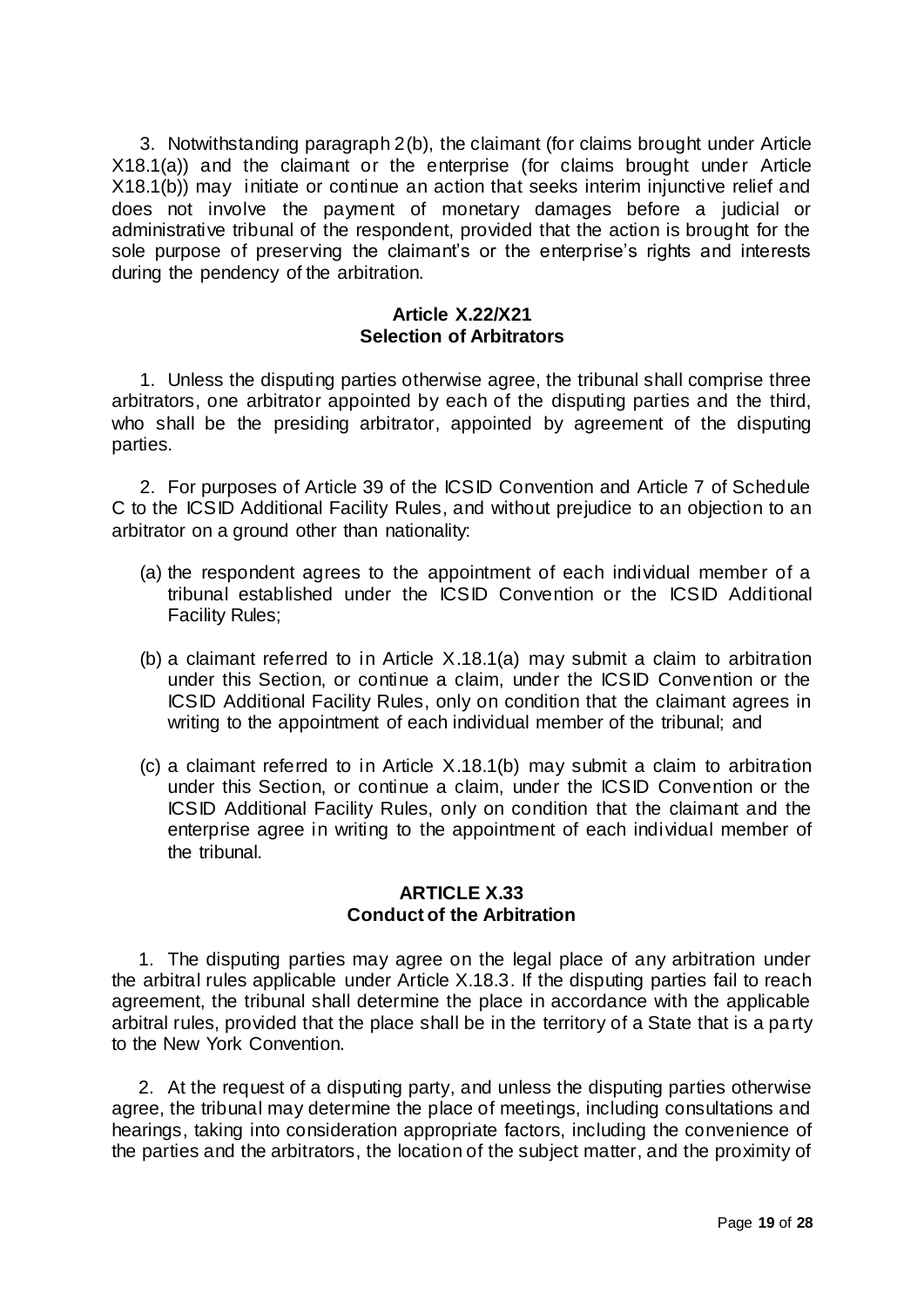evidence. The preceding sentence is without prejudice to any appropriate factors a tribunal may consider under paragraph 1.

3. The non-disputing Party may make oral and written submissions to the tribunal regarding the interpretation of this Agreement. On the request of a disputing party, the non-disputing Party should resubmit its oral submission in writing.

4. After consulting the disputing parties, the tribunal may allow a party or entity that is not a disputing party to file a written amicus curiae submission(s) with the tribunal regarding a matter within the scope of the dispute. In determining whether to allow such a filing, the tribunal shall consider, among other things, the extent to which:

- (a) the amicus curiae submission would assist the tribunal in the determination of a factual or legal issue related to the proceeding by bringing a perspective, particular knowledge, or insight that is different from that of the disputing parties;
- (b) the amicus curiae submission would address a matter within the scope of the dispute; and
- (c) the amicus curiae has a significant interest in the proceeding.

The tribunal shall ensure that the amicus curiae submission does not disrupt the proceeding or unduly burden or unfairly prejudice either disputing party, and that the disputing parties are given an opportunity to present their observations on the amicus curiae submission.

- 5. Without prejudice to a tribunal's authority to address other objections as a preliminary question, a tribunal shall address and decide as a preliminary question any objection by the respondent that, as a matter of law, a claim submitted is not a claim for which an award in favor of the claimant may be made under X28.
	- (a) Such objection shall be submitted to the tribunal as soon as possible after the tribunal is constituted, and in no event later than the date the tribunal fixes for the respondent to submit its counter-memorial or, in the case of an amendment to the notice of arbitration, the date the tribunal fixes for the respondent to submit its response to the amendment.
	- (b) On receipt of an objection under this paragraph, the tribunal shall suspend any proceedings on the merits, establish a schedule for considering the objection consistent with any schedule it has established for considering any other preliminary question, and issue a decision or award on the objection, stating the grounds therefor/e.
	- (c) In deciding an objection under this paragraph, the tribunal shall assume to be true claimant's factual allegations in support of any claim in the notice of arbitration (or any amendment thereof) and, in disputes brought under the UNCITRAL Arbitration Rules, the statement of claim referred to in article 18 of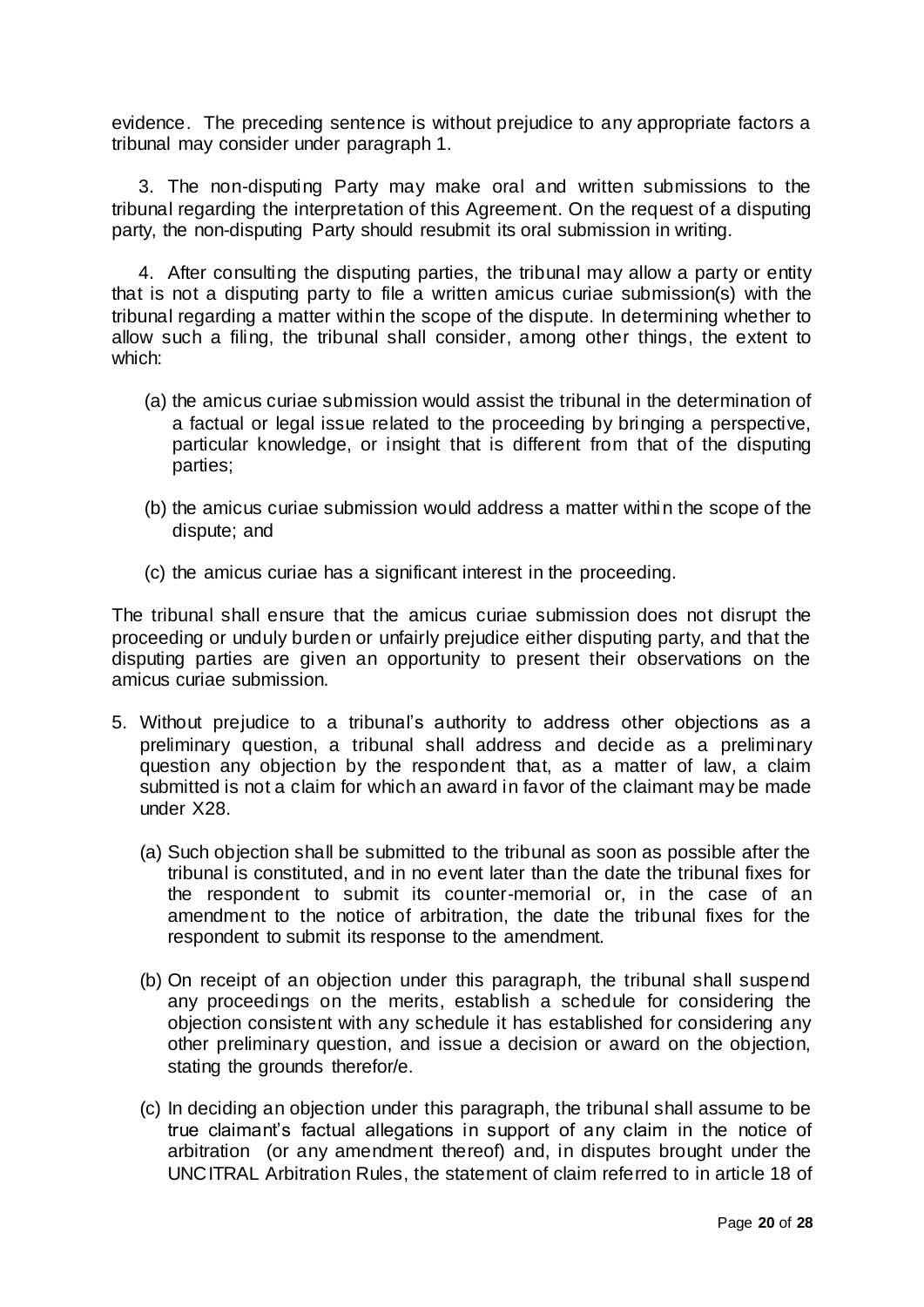the UNCITRAL Arbitration Rules. The tribunal may also consider any relevant facts not in dispute.

(d) The respondent does not waive any objection as to competence or any argument on the merits merely because the respondent did or did not raise an objection under this paragraph or make use of the expedited procedure set out in paragraph 6.

6. In the event that the respondent so requests within 45 days of the date the tribunal is constituted, the tribunal shall decide on an expedited basis an objection under paragraph 6 and any objection that the dispute is not within the tribunal's competence. The tribunal shall suspend any proceedings on the merits and issue a decision or award on the objection(s), stating the grounds therefor/e, no later than 150 days after the date of the request. However, if a disputing party requests a hearing, the tribunal may take an additional 30 days to issue the decision or award. Regardless of whether a hearing is requested, a tribunal may, on a showing of extraordinary cause, delay issuing its decision or award by an additional brief period, which may not exceed 30 days.

7. When it decides a respondent's objection under paragraph 5 or 6, the tribunal may, if warranted, award to the prevailing disputing party reasonable costs and attorney's fees incurred in submitting or opposing the objection. In determining whether such an award is warranted, the tribunal shall consider whether either the claimant's claim or the respondent's objection was frivolous, and shall provide the disputing parties a reasonable opportunity to comment.

8. A respondent may not assert as a defense, counterclaim, or right of set-off, or for any other reason, that the claimant has received or will receive indemnification or other compensation for all or part of the alleged damages pursuant to an insurance or guarantee contract, except with respect to any subrogation as provided for in Article X.14.

9. A tribunal may order an interim measure of protection to preserve the rights of a disputing party, or to ensure that the tribunal's jurisdiction is made fully effective, including an order to preserve evidence in the possession or control of a disputing party or to protect the tribunal's jurisdiction. A tribunal may not order attachment or enjoin the application of a measure alleged to constitute a breach referred to in Article X18. For purposes of this paragraph, an order includes a recommendation.

(a) In any arbitration conducted under this Section, at the request of a disputing party, a tribunal shall, before issuing a decision or award on liability, transmit its proposed decision or award to the disputing parties and to the nondisputing Party. Within 60 days after the date the tribunal transmits its proposed decision or award, the disputing parties may submit written comments to the tribunal concerning any aspect of its proposed decision or award. The tribunal shall consider any such comments and issue its decision or award not later than 45 days after the date the 60-day comment period expires.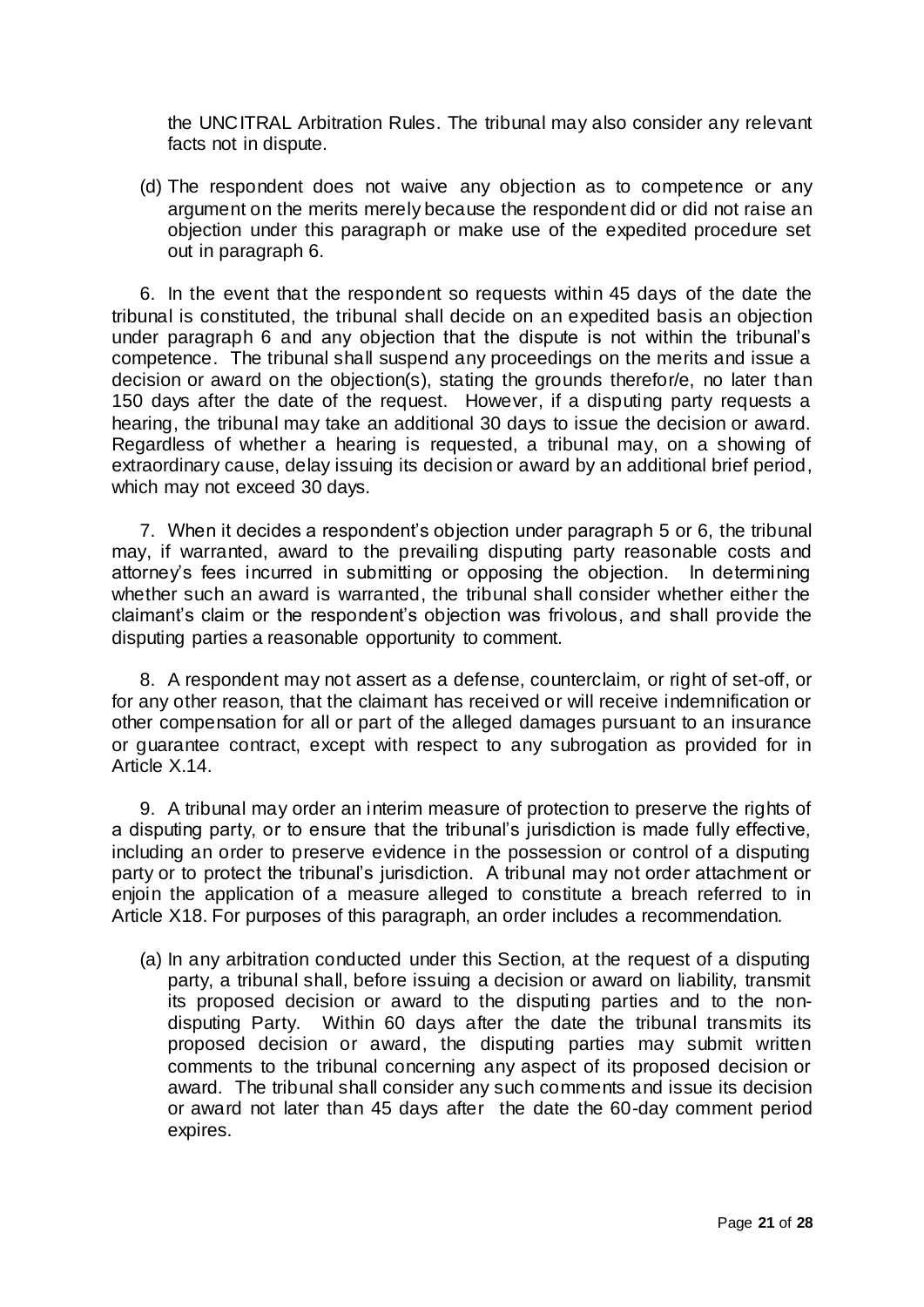(b) Subparagraph (a) shall not apply in any arbitration conducted pursuant to this Section for which an appeal has been made available pursuant to paragraph 11 or Annex X-D.

11.If a separate, multilateral agreement enters into force between the Parties that establishes an appellate body for purposes of reviewing awards rendered by tribunals constituted pursuant to international trade or investment arrangements to hear investment disputes, the Parties shall strive to reach an agreement that would have such appellate body review awards rendered under Article X.28 in arbitrations commenced after the multilateral agreement enters into force between the Parties.

### **ARTICLE 23: Transparency of Arbitral Proceedings**

1. Subject to paragraphs 2,3 and 4, the respondent shall, after receiving the following documents, promptly transmit them to the non-disputing Party and make them available to the public:

- (a) the notice of intent;
- (b) the notice of arbitration;
- (c) pleadings, memorials, and briefs submitted to the tribunal by a disputing party and any written submissions submitted pursuant to Article 22.3 and X.22.4 and Article X.27;
- (d) minutes or transcripts of hearings of the tribunal, where available; and
- (e) orders, awards, and decisions of the tribunal.

2. The tribunal shall conduct hearings open to the public and shall determine, in consultation with the disputing parties, the appropriate logistical arrangements. However, any disputing party that intends to use information designated as protected information in a hearing shall so advise the tribunal. The tribunal shall make appropriate arrangements to protect such information from disclosure.

3. Nothing in this Section, requires a respondent to disclose protected information or to furnish or allow access to information that it may withhold in accordance with Article XX (Essential Security of the Exception Chapter) or Article XX (Disclosure of Information of the Exception Chapter).

4. Any protected information that is submitted to the tribunal shall be protected from disclosure in accordance with the following procedures: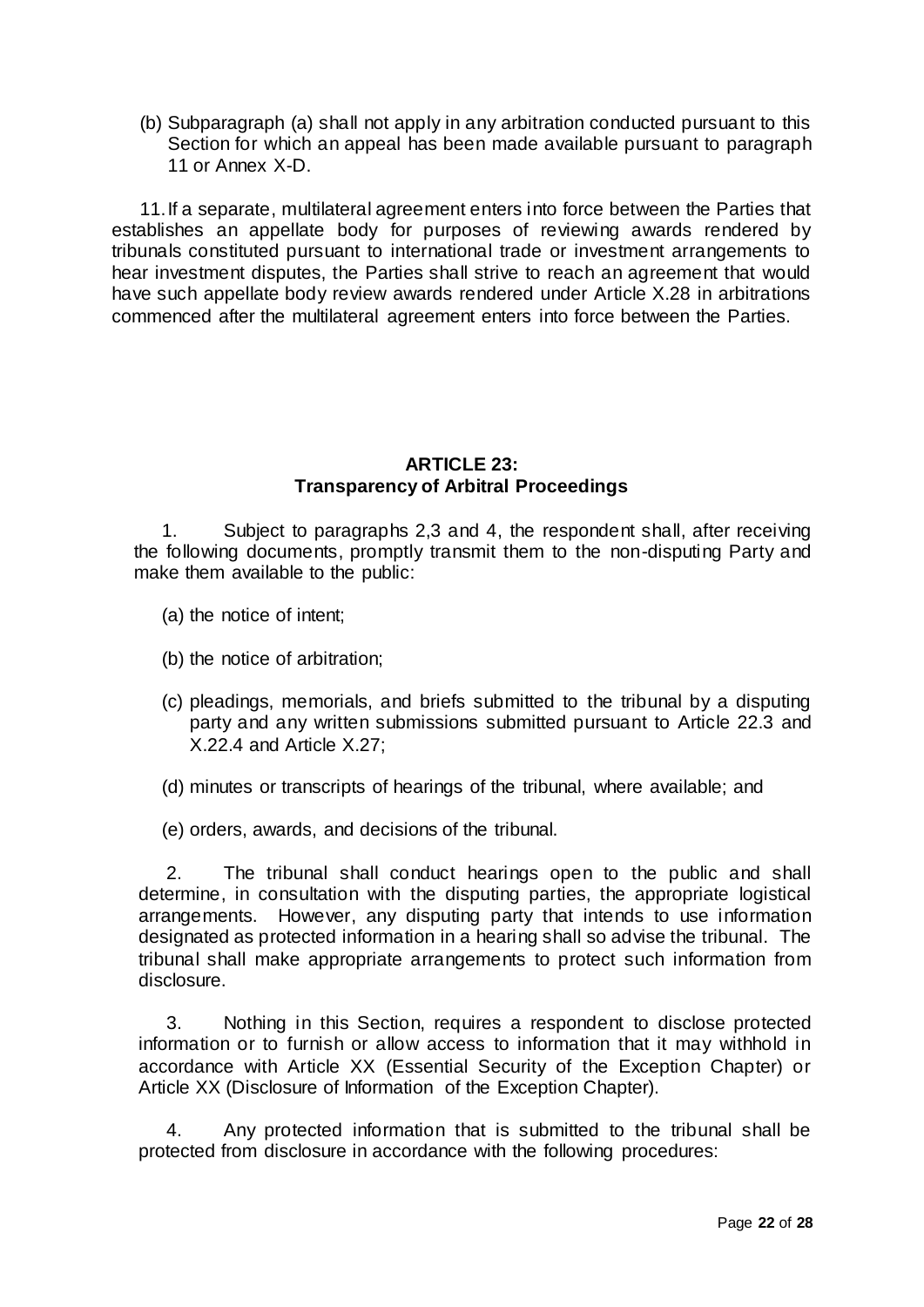- (a) Subject to subparagraph (d), Neither the disputing parties nor the tribunal shall disclose to any non-disputing Party or to the public any protected information where the disputing party that provided the information clearly designates it in accordance with subparagraph (b);
- (b) Any disputing party claiming that certain information constitutes protected information shall clearly designate the information at the time it is submitted to the tribunal;
- (c) A disputing party shall at the time it submits a document containing information claimed to be protected information, submit a redacted version of the document that does not contain the information. Only the redacted version shall be provided to the non-disputing Party and made public in accordance with paragraph 1.
- (d) The tribunal, shall decide any objection regarding the designation of information claimed to be protected information. If the tribunal determines that such information was not properly designated, the disputing party that submitted the information may (i) withdraw all or part of its submission containing such information, or (ii) agree to resubmit complete and redacted documents with corrected designations in accordance with the tribunal's determination and subparagraph (c). In either case, the other disputing party shall, whenever necessary, resubmit complete and redacted documents which either remove the information withdrawn under (i) by the disputing party that first submitted the information or redesignate the information consistent with the designation under (ii) of the disputing party that first submitted the information; and
- (e) At the request of a disputing Party, the Joint Committee shall consider issuing a decision in writing regarding a determination by the tribunal that information claimed to be protected was not properly designated. If the Joint Committee issues a decision within 60 days of such a request, it shall be binding on the tribunal, and any decision or award issued by the tribunal must be consistent with that decision. If the Joint Committee does not issue a decision within 60 days, the tribunal's determination shall remain in effect only if the nondisputing Party submits a written statement to the Joint Committee within that period that it agrees with the tribunal's determination.

5. Nothing in this Section requires a respondent to withhold from the public information required to be disclosed by its laws.

# **ARTICLE X24 Governing Law**

1. Subject to paragraph 3, when a claim is submitted under Article  $X.18.1(a)(i)(A)$  or Article  $X.18.1(b)(i)(A)$  the tribunal shall decide the issues in dispute in accordance with this Agreement and applicable rules of international law.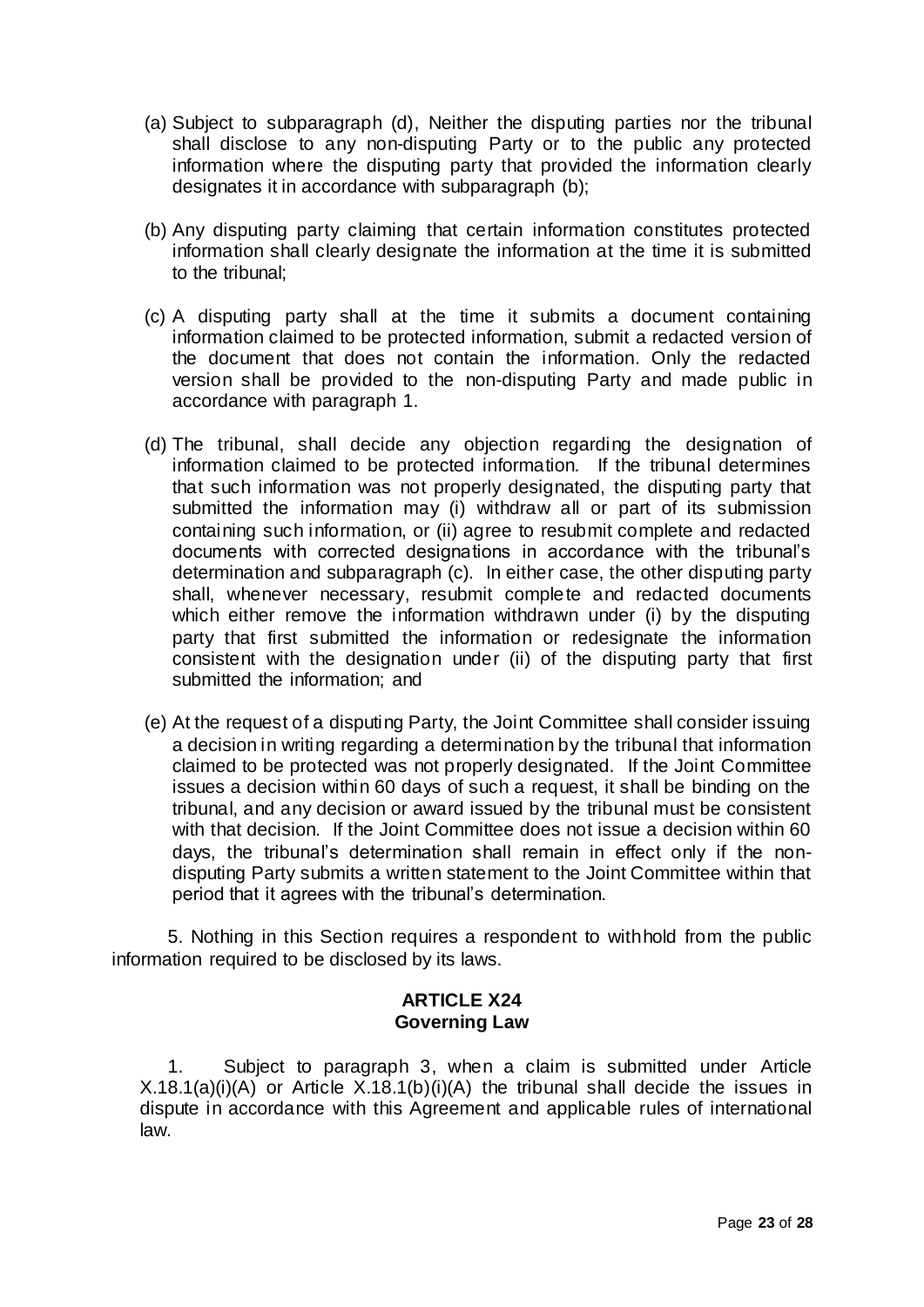2. Subject to paragraph 3 and the other terms of this Section, when a claim is submitted under Article  $X.18.1(a)(i)(B)$  or  $(C)$ , or Article  $X.18.1(b)(i)(B)$  or (C), the tribunal shall apply:

(a) the rules of law specified in the pertinent investment authorization or investment agreement, or as the disputing parties may otherwise agree; or

(b) if the rules of law have not been specified or otherwise agreed:

- (i) the law of the respondent, including its rules on the conflict of laws;  $24$  and
- (ii) such rules of customary international law as may be applicable.

3. A decision of the Joint Committee declaring its interpretation of a provision of this Agreement under Article [XX.X] (Joint Committee) shall be binding on a tribunal and any decision or award issued by a tribunal must be consistent with that decision.

# **ARTICLE X25 Interpretation of Annexes**

1. Where a respondent asserts as a defense that the measure alleged to be a breach is within the scope of an entry set out in Annex I or Annex II the tribunal shall, on request of the respondent, request the interpretation of the Joint Committee on the issue. The Joint Committee shall submit in writing any decision declaring its interpretation under Article [XX.X] (Joint Committee)] to the tribunal within 60 days of delivery of the request.

2. A decision issued by the Joint Committee under paragraph 1 under paragraph 1, shall be binding on the tribunal, and any decision or award issued by the tribunal must be consistent with that joint decision. If the Joint Committee fail/s to issue such a decision within 90 days, the tribunal shall decide the issue.

# **Article X26 Expert Reports**

Without prejudice to the appointment of other kinds of experts where authorized by the applicable arbitration rules, a tribunal, at the request of a disputing party or, unless the disputing parties disapprove, on its own initiative, may appoint one or more experts to report to it in writing on any factual issue concerning environmental, health, safety, or other scientific matters raised by a disputing party in a proceeding, subject to such terms and conditions as the disputing parties may agree.

# **ARTICLE X27 Consolidation**

l

 $24$  For purposes of clause (i),] the "law of the respondent" means the law that a domestic court or tribunal of proper jurisdiction would apply in the same case.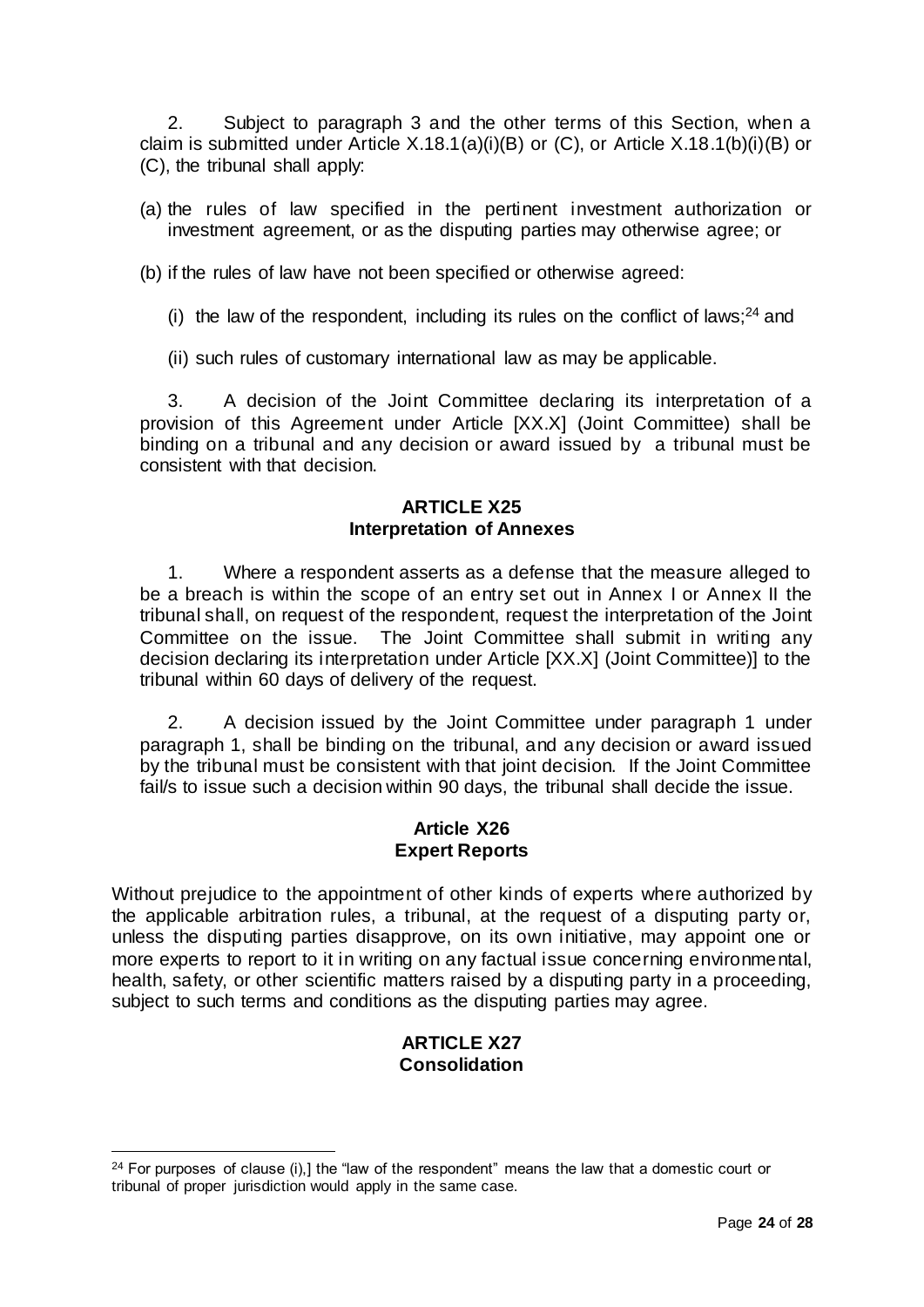1. Where two or more claims have been submitted separately to arbitration under Article X.18.1 and the claims have a question of law or fact in common and arise out of the same events or circumstances, any disputing party may seek a consolidation order in accordance with the agreement of all the disputing parties sought to be covered by the order or the terms of paragraphs 2 through 10.

2. A disputing party that seeks a consolidation order under this Article shall deliver, in writing, a request to the Secretary-General and to all the disputing parties sought to be covered by the order and shall specify in the request:

- (a) the names and addresses of all the disputing parties sought to be covered by the order;
- (b) the nature of the order sought; and
- (c) the grounds on which the order is sought.

3. Unless the Secretary-General finds within 30 days after receiving a request under paragraph 2 that the request is manifestly unfounded, a tribunal shall be established under this Article.

4. Unless all the disputing parties sought to be covered by the order otherwise agree, a tribunal established under this Article shall comprise three arbitrators:

- (a) one arbitrator appointed by agreement of the claimants;
- (b) one arbitrator appointed by the respondent; and
- (c) the presiding arbitrator appointed by the Secretary-General, provided, however, that the presiding arbitrator shall not be a national of either Party.

5. If, within 60 days after the Secretary-General receives a request made under paragraph 2, the respondent fails or the claimants fail to appoint an arbitrator in accordance with paragraph 4, the Secretary-General, on the request of any disputing party sought to be covered by the order, shall appoint the arbitrator or arbitrators not yet appointed. If the respondent fails to appoint an arbitrator, the Secretary-General shall appoint a national of the disputing Party, and if the claimants fail to appoint an arbitrator, the Secretary-General shall appoint a national of the non-disputing Party.

6. Where a tribunal established under this Article is satisfied that two or more claims that have been submitted to arbitration under Article X18.1 have a question of law or fact in common, and arise out of the same events or circumstances, the tribunal may, in the interest of fair and efficient resolution of the claims, and after hearing the disputing parties, by order:

(a) assume jurisdiction over, and hear and determine together, all or part of the claims;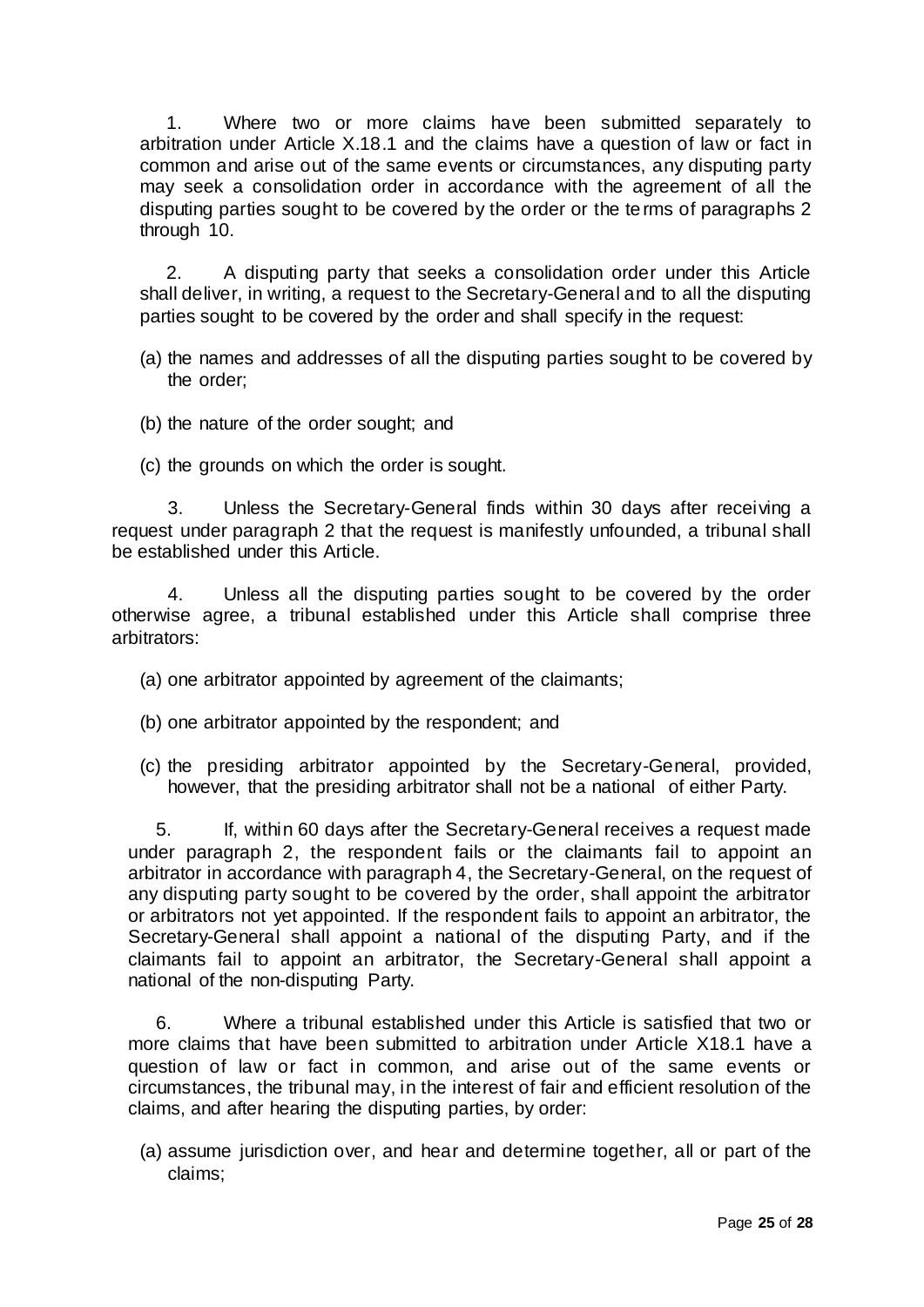- (b) assume jurisdiction over, and hear and determine one or more of the claims, the determination of which it believes would assist in the resolution of the others; or
- (c) instruct a tribunal previously established under Article X21 to assume jurisdiction over, and hear and determine together, all or part of the claims, provided that
	- (i) that tribunal, at the request of any claimant not previously a disputing party before that tribunal, shall be reconstituted with its original members, except that the arbitrator for the claimants shall be appointed pursuant to paragraphs 4(a) and 5; and
	- (ii) that tribunal shall decide whether any prior hearing shall be repeated.

7. Where a tribunal has been established under this Article, a claimant that has submitted a claim to arbitration under Article X18.1 and that has not been named in a request made under paragraph 2 may make a written request to the tribunal that it be included in any order made under paragraph 6, and shall specify in the request:

- (a) the name and address of the claimant;
- (b) the nature of the order sought; and
- (c) the grounds on which the order is sought.

The claimant shall deliver a copy of its request to the Secretary-General.

- 8. A tribunal established under this Article shall conduct its proceedings in accordance with the UNCITRAL Arbitration Rules, except as modified by this Section.
- 9. A tribunal established under Article X21 shall not have jurisdiction to decide a claim, or a part of a claim, over which a tribunal established or instructed under this Article has assumed jurisdiction.
- 10.On application of a disputing party, a tribunal established under this Article, pending its decision under paragraph 6, may order that the proceedings of a tribunal established under Article X21 be stayed, unless the latter tribunal has already adjourned its proceedings.

#### **ARTICLE X28 Award**

1. Where a tribunal makes a/an final award against a respondent, the tribunal may award, separately or in combination, only:

(a) monetary damages and any applicable interest; and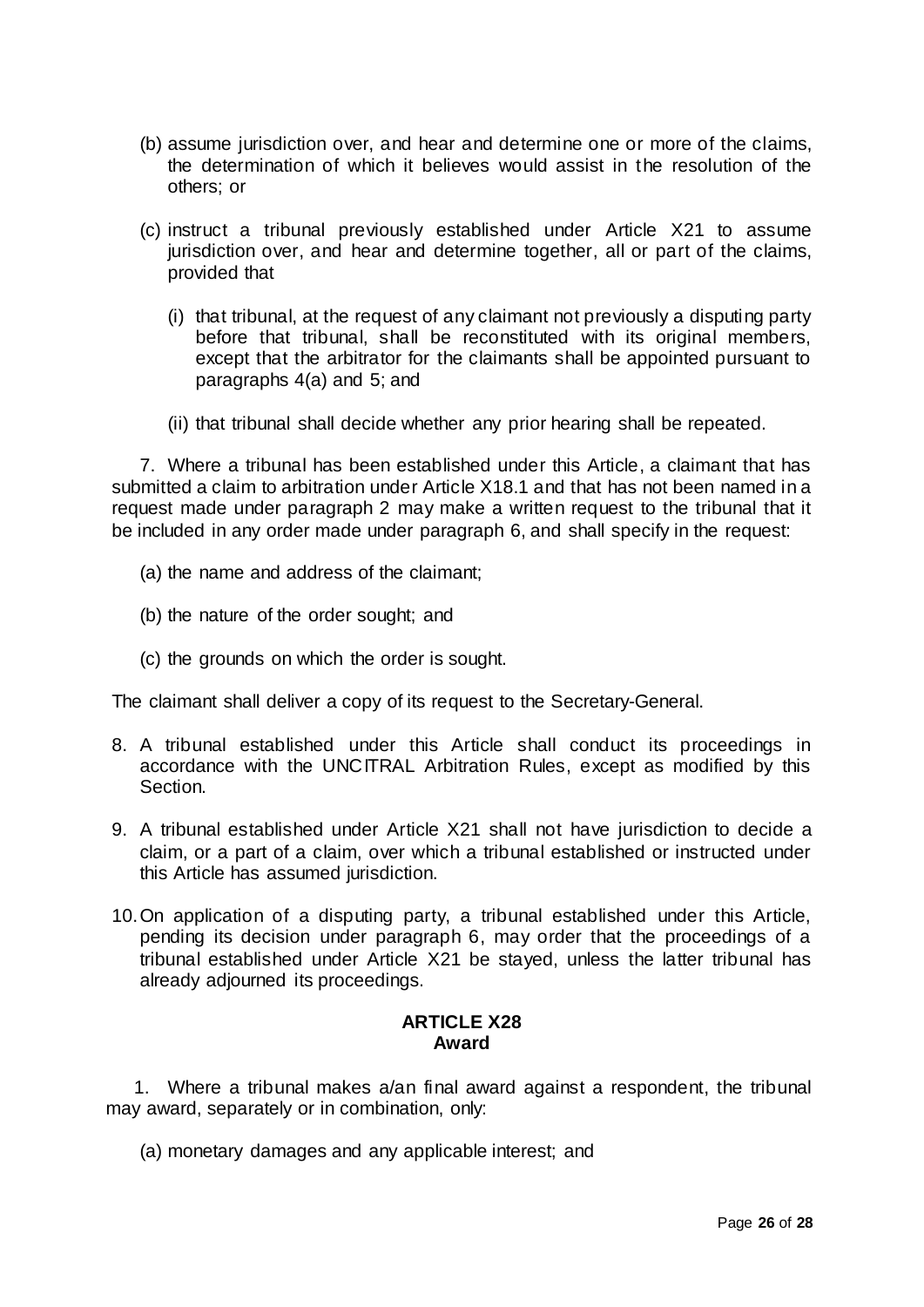(b) restitution of property, in which case the award shall provide that the respondent may pay monetary damages and any applicable i nterest in lieu of restitution.

A tribunal may also award costs and attorney's fees in accordance with this Section and the applicable arbitration rules.

2. Subject to paragraph 1, where a claim is submitted to arbitration under Article X18.1(b):

- (a) an award of restitution of property shall provide that restitution be made to the enterprise;
- (b) an award of monetary damages and any applicable interest shall provide that the sum be paid to the enterprise; and
- (c) the award shall provide that it is made without prejudice to any right that any person may have in the relief under applicable domestic law.
- 4. A tribunal may not award punitive damages.

5. An award made by a tribunal shall have no binding force except between the disputing parties and in respect of the particular case.

6. Subject to paragraph 7 and the applicable review procedure for an interim award, a disputing party shall abide by and comply with an award without delay.

7. A disputing party may not seek enforcement of a final award until:

(a) in the case of a final award made under the ICSID Convention,

- (i) 120 days have elapsed from the date the award was rendered and no disputing party has requested revision or annulment of the award; or
- (ii) revision or annulment proceedings have been completed; and
- (b) in the case of a final award under the ICSID Additional Facility Rules, the UNCITRAL Arbitration Rules, or the rules selected pursuant to Article X.18.3(d),
	- (i) 90 days have elapsed from the date the award was rendered and no disputing party has commenced a proceeding to revise, set aside, or annul the award; or
	- (ii) a court has dismissed or allowed an application to revise, set aside, or annul the award and there is no further appeal.
	- 8. Each Party shall provide for the enforcement of an award in its territory.